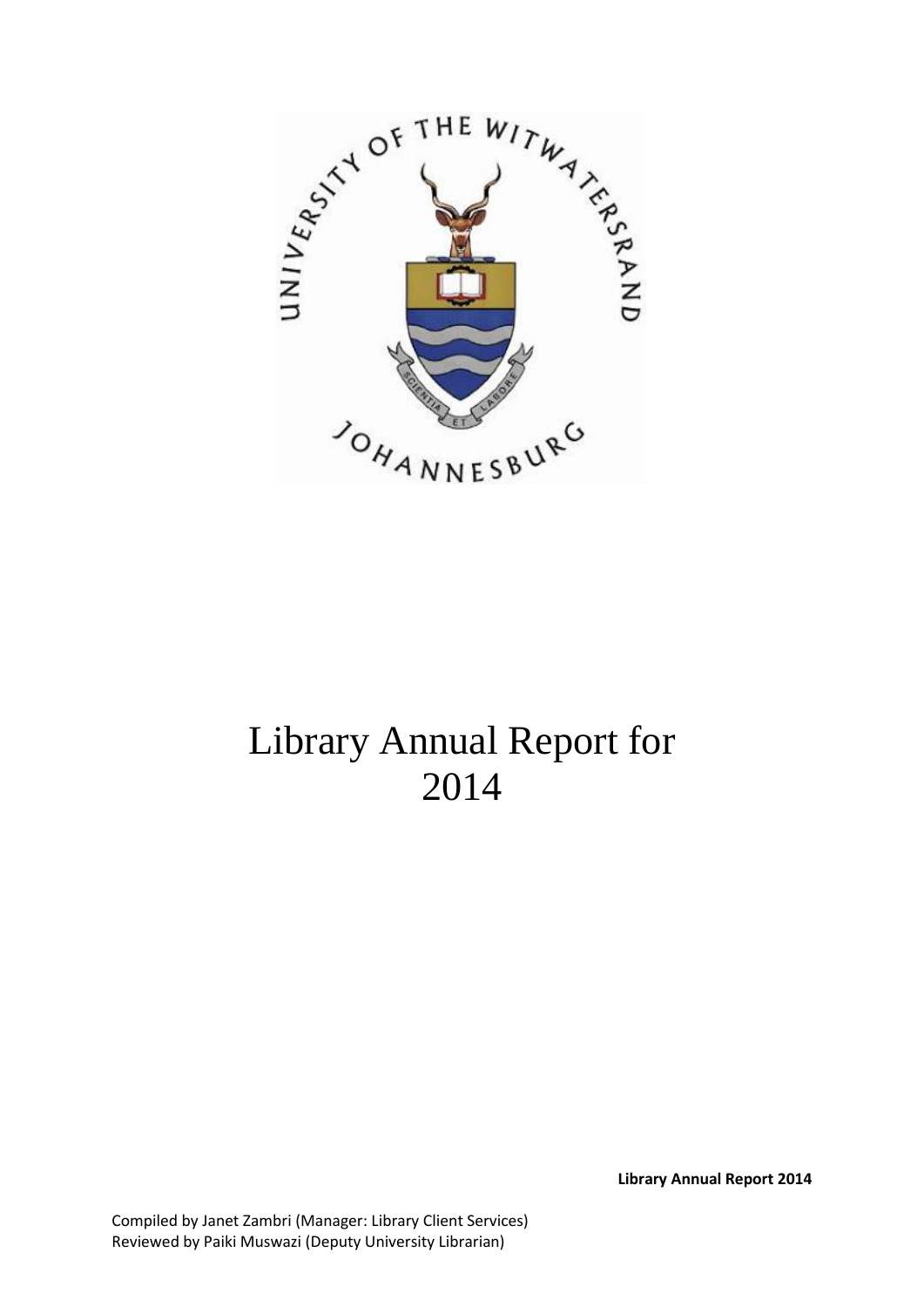#### **Introduction**

The University of the Witwatersrand (Wits) aspires to be a leading research intensive university firmly embedded in the top 100 world universities by 2022. The Library strategic goals and objectives were aligned with the Wits 2022 goals, namely improving throughput, improving student enrolment, increasing research output, and profiling Wits as a cosmopolitan but nationally responsive institution. In support of the Wits strategic priorities, the Library acquired and implemented access to information resources, facilities, services and products which impacted on the work of undergraduate and postgraduate students, academic teaching and research staff at all levels, as well as the external research community in South Africa and internationally.

#### **Initiatives**

Among the key initiatives undertaken by the Library during the year were:

#### *Innovation and continuous improvement in all areas*:

The Wits Institutional Repository on DSpace (WIREDSpace) collection grew from 9,261 in 2013 to more than 11,400 items in 2014 and is ranked in the top 300 Institutional Repositories worldwide. *Lengwitch* a journal that has ceased publication was digitized as a result of the initiative of the Senior Librarian at the Education Library. A complete list of digital collections was available at: [http://www.wits.ac.za/digitalcollections/15301/digital\\_collections.html.](http://www.wits.ac.za/digitalcollections/15301/digital_collections.html) In 2014, there were 132,787 users of the digital collections and 545,410 page views compared to 114,676 users and 493,155 page views in 2013.

## *Comprehensive and coherent provision of effective, efficient and sustainable knowledge and information resources, technologies, systems and services***:**

The Library managed to place 1,871 (1,777 print and 94 eBooks) orders from the limited 2014 book budget compared to 8,647 ordered in 2013. The total Wits Library holding (bibliographic) was 583,431. The cumulative total of volumes held by the library as at 31 December 2014 was 1,206,144. At the end of 2014, users had access to a total of 234 on-line databases, 190 of which carried full text content (in 2013 the figures were 237 online databases of which 193 had full text content). Among the notable non-book collections acquired were the Helen Suzman papers. The number of LibGuides developed and made available to users rose from 272 in 2013 to 295 in 2014. The total number of LibGuides page views across all Faculties increased from 323,808 in 2013 to 390,929 in 2014. Across the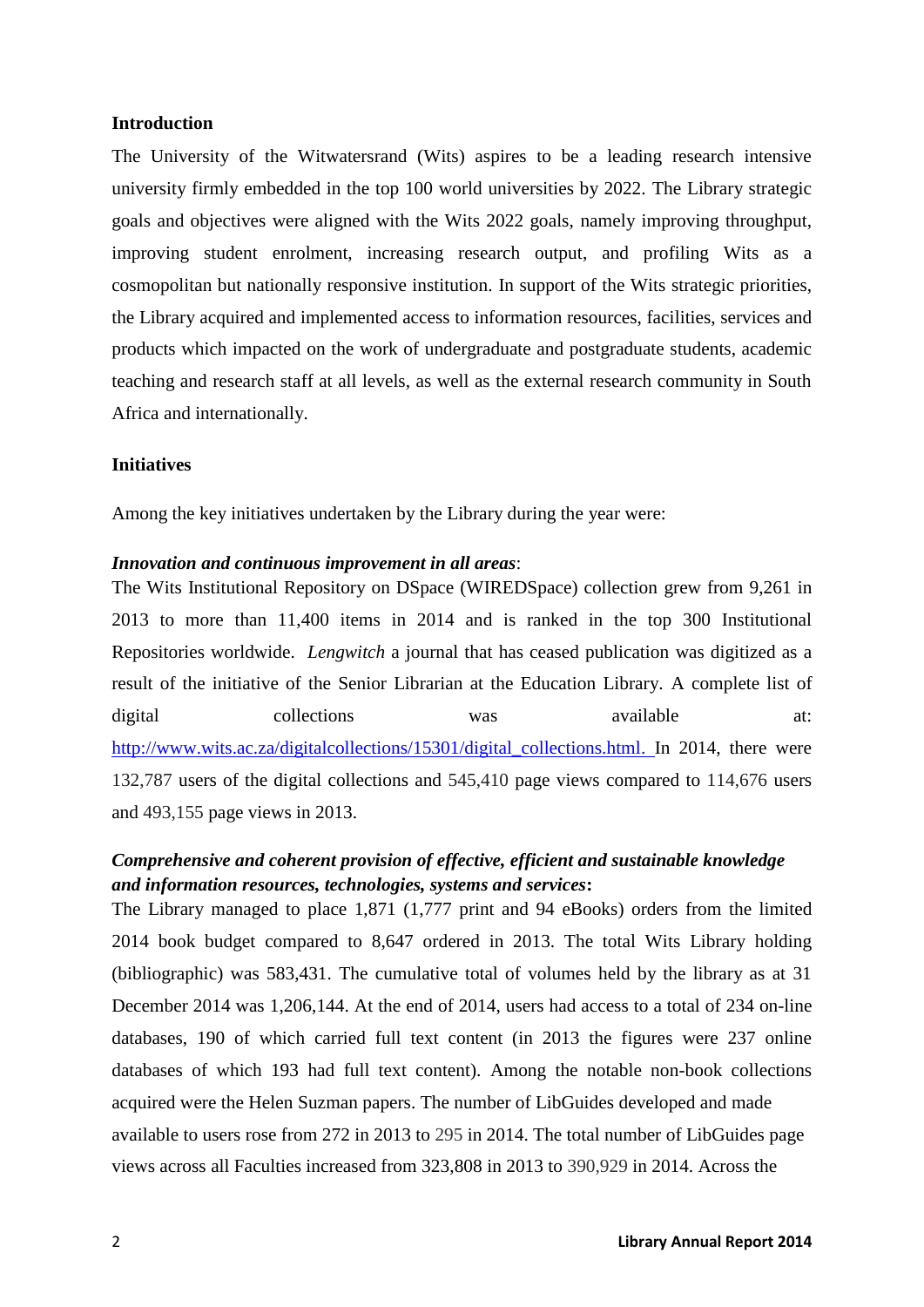Wits Library system, there was marked growth in the use of the e-Wits mobile service. There were 15,708 visits to the mobile site compared to 10,640 in 2013, with page views increasing from 45,252 in 2013 to 69,979 in 2014.

## *Providing innovative, purpose-designed and attractive physical facilities and infrastructure***:**

Among the key initiatives was the refurbishment of the first basement of William Cullen Library which commenced on the  $11<sup>th</sup>$  August and was completed on  $30<sup>th</sup>$  September 2014. The project included the relocation of the staff information desk, setting up of student laptop suites, provision of a "Park and Read spot", the repair and sanding of the parquet flooring, Wi-Fi hotspots, and the upgrading of surveillance equipment. Some comments received from the students using the refurbished facility include: "More spacious and provokes focus and concentration. Preferred place to work and study"; "A lot of effort has clearly gone into the renovations, which is great – being able to study in a very quiet, clean, well-equipped place is a luxury most Wits libraries don't offer"; "The space is much better than before, and great to study in. Thank you"; "Thank you so much for the renovations. I really like the new space, it is beautiful. Really appreciate the efforts made to make our studying better and in a way easier". The new discussion rooms in the Commerce Library opened in August 2014 and were well received, registering a total of 1,642 users.

## *Sustaining and developing an innovative and engaged Library team***:**

The Library took advantage of various training and development opportunities in order to ensure that staff skills and knowledge were up-to-date. Among the key programmes that library staff attended were: CARTA (Consortium for Advanced Research Training in Africa) workshop that was held in Kampala, Uganda 21-23 July; The Association of Southern African Indexers and Bibliographers **(**ASAIB) conference in which training was given to other librarians in indexing; the UNESCO Open Session at the IFLA Congress in Lyon in August which focused on the preservation and access to digital documentary heritage; and a workshop on digital culture and the humanities at the University of Michigan in Ann Arbor in November. In-house training programmes sought to sharpen staff skills and knowledge on a wide range of topics that included: Employee Relations for Managers held on 26 February, Voice and Presentation Skills, Writing your Quarterly/Annual report, 25 April presented by Pam Nichols of the Wits Writing Centre, Zotero, SAKAI, bibliometrics, and various trainings on different databases and their new features. Google Scholar Citations workshops were held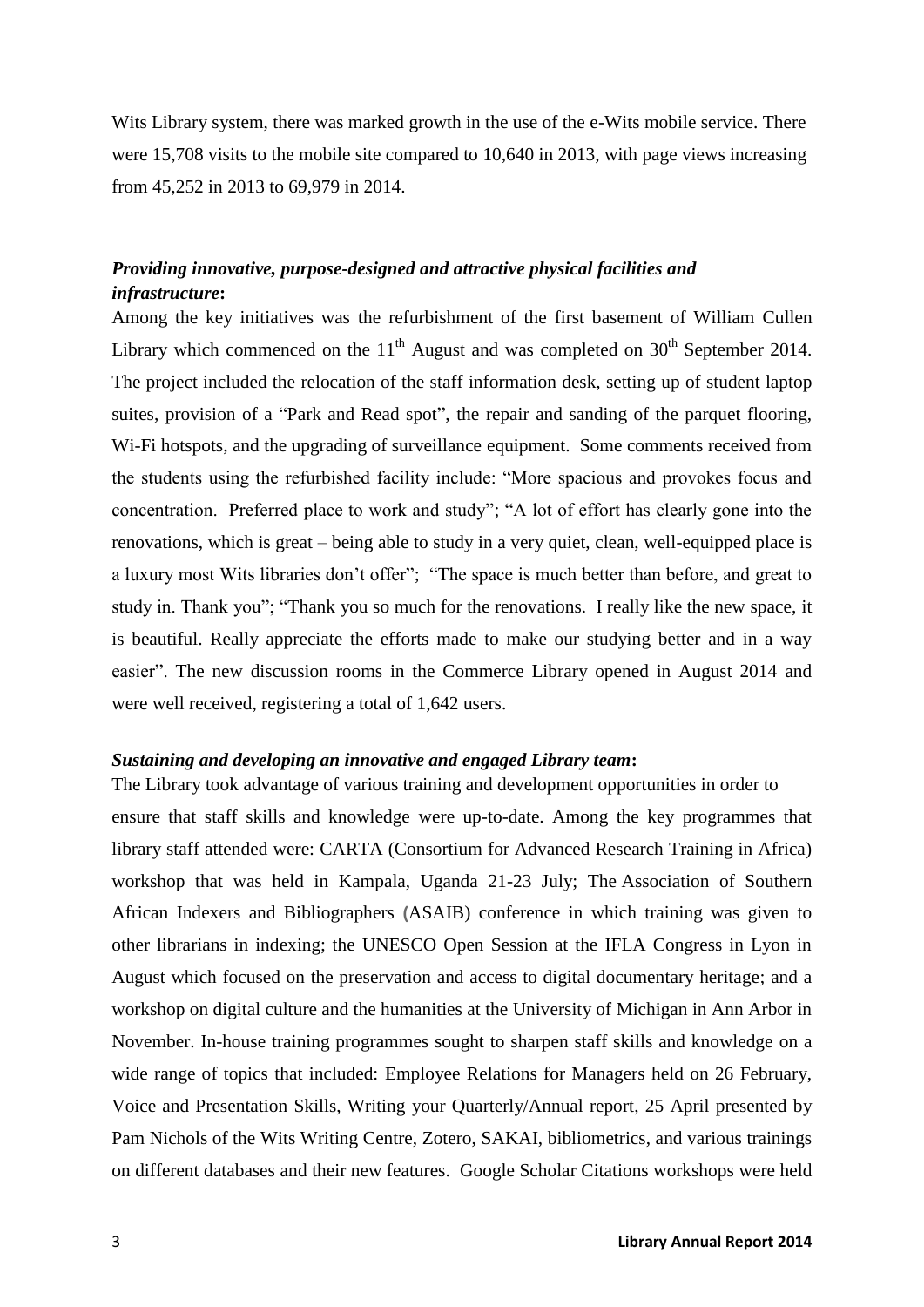in August and September. The aim of the workshops was to prepare library staff in their support for NRF rating applications. The staff achievement and recognition (STAR) program that was implemented to recognise Library staff who had significantly contributed to the University continued to acknowledge library staff with positive results. The recipient of the Employee of the Year Award for 2014 was Joyce Letsapa who was cited for her consistent and meticulous work which helped the Library uncover discrepancies in payments, the award was well deserved.

#### **1. Innovation and continuous improvement**

#### **Digitization initiatives**

Wits Library, through Historical Papers, was the main driver of the South African Digitisation Initiative (SADI), supported by the National Research Foundation (NRF) and the Goethe Institute. The Principal Curator: Archives and Digital Library was chairperson of the SADI Gauteng Working Group which organised a workshop on 3 December 2014. The theme of the workshop was *Building Institutional Skills through Collaboration and the Development of a National Digital Aggregator*.

The Oppenheimer Memorial Trust (OMT ) Grant for the digitisation of the Helen Suzman papers ran for 12 months, until the end of July 2014. As requested by the Oppenheimer Memorial Trust, Wits waived all administration costs. The Helen Suzman collection initially consisted of 225 archival boxes (excluding press cuttings) but with the expansion of the Finding Aid the physical collection was also re-organised, re-boxed and re-labelled, resulting in 234 boxes. The overall file size of the digitised collection was 125GB. The total number of digital items produced during the project was 306,056 and consisted of the following: 149,277 Tiffs, 149,277 Jpegs and 7,473 PDFs. Some items that were too fragile or over-sized to outsource for digitisation continued to be digitised in-house. The expanded Finding Aid was loaded onto the Historical Papers website with appropriate recognition and acknowledgement to the OMT for its support of the project, See: <http://www.historicalpapers.wits.ac.za/?inventory/U/collections&c=A2084/I/9036> . Other notable collections digitised during 2014 were: Ronnie Kasrils Papers, Dube Riots Commission, Architectural drawings (97 items), five volumes of the journal *Palaentologia Africana*, St Helena registers, Swaziland Oral History, and the Goodman Papers. A total of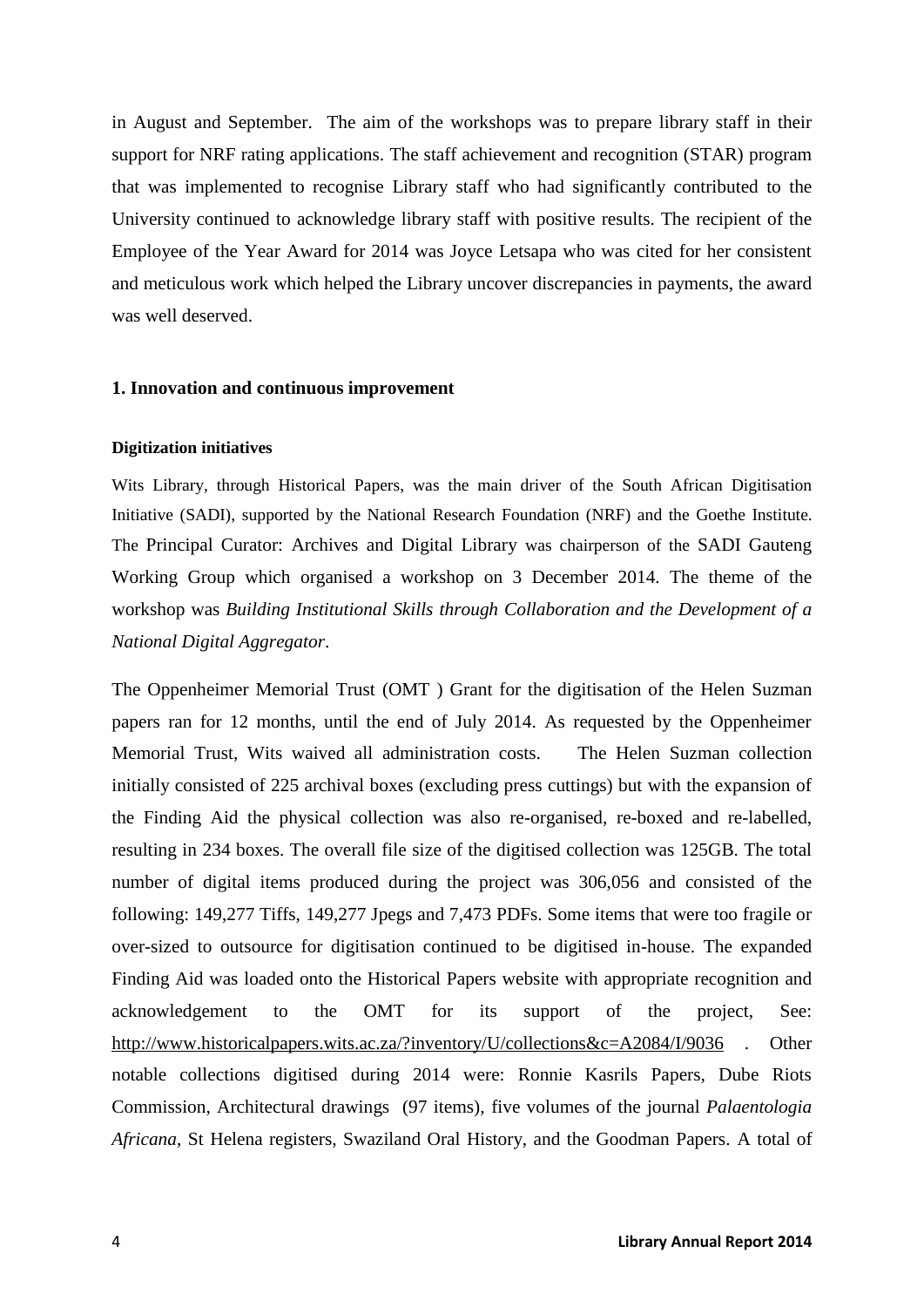702 theses on microfiche were retrospectively digitized, catalogued and loaded on to WIReDspace.

#### A complete list of digital collections was available at:

[http://www.wits.ac.za/digitalcollections/15301/digital\\_collections.html.](http://www.wits.ac.za/digitalcollections/15301/digital_collections.html) In 2014, there were 132,787 users of the digital collections and 545,410 page views compared to 114,676 users and 493,155 page views in 2013. Most of the users were from South Africa, followed by the United States, United Kingdom, India, Netherlands, Kenya Australia, Canada, Germany and China, in that order.

#### **Information and communication technology (ICT) infrastructure**

The Library continued to pay attention to strengthening the underlying ICT infrastructure supporting its networked services in order to meet the changing needs of the increasingly digitally literate Wits user community. All software in the Library electronic classrooms were updated to the latest version (NetOP version Pro, 8.5). This software allows the instructor to control student computers and deploy presentations as well as other interactive learning materials. Kindle EBook readers were allocated to the Engineering, Architecture, BioPhy and GeoMaths Libraries for in-house student use. In 2014 Library Computer Services (LCS) expanded the network capabilities in the Witwatersrand Health Sciences Library (WHSL) with two 48 port switches as well as the Education Library with one new 48 port switch. In support of students with challenges, new disability units (computer, large screen, earphones and disability software) were rolled out to WHSL and the Engineering Library. Colour printing facilities were installed in Wartenweiler, William Cullen, Engineering, Architecture and Education Libraries. The multimedia centre was provided with twenty new headphones as well as a new Blue Ray player to assist with playing multi-zone DVD and Blue Ray discs.

## **2. Comprehensive and coherent provision of effective, efficient and sustainable knowledge and information resources, technologies, systems and services that focus on the needs of Library clients on all levels**

#### **Access and Collection Management**

#### **Access**

There was an overall 4.2 percent increase in the number of physical "walk-ins" into the libraries (from 2,475,529 in 2013 to 2,581,717 in 2014). The increases took place at Wartenweiler (23, 67 percent), Commerce Library (20,72 percent), Reading Room (Main)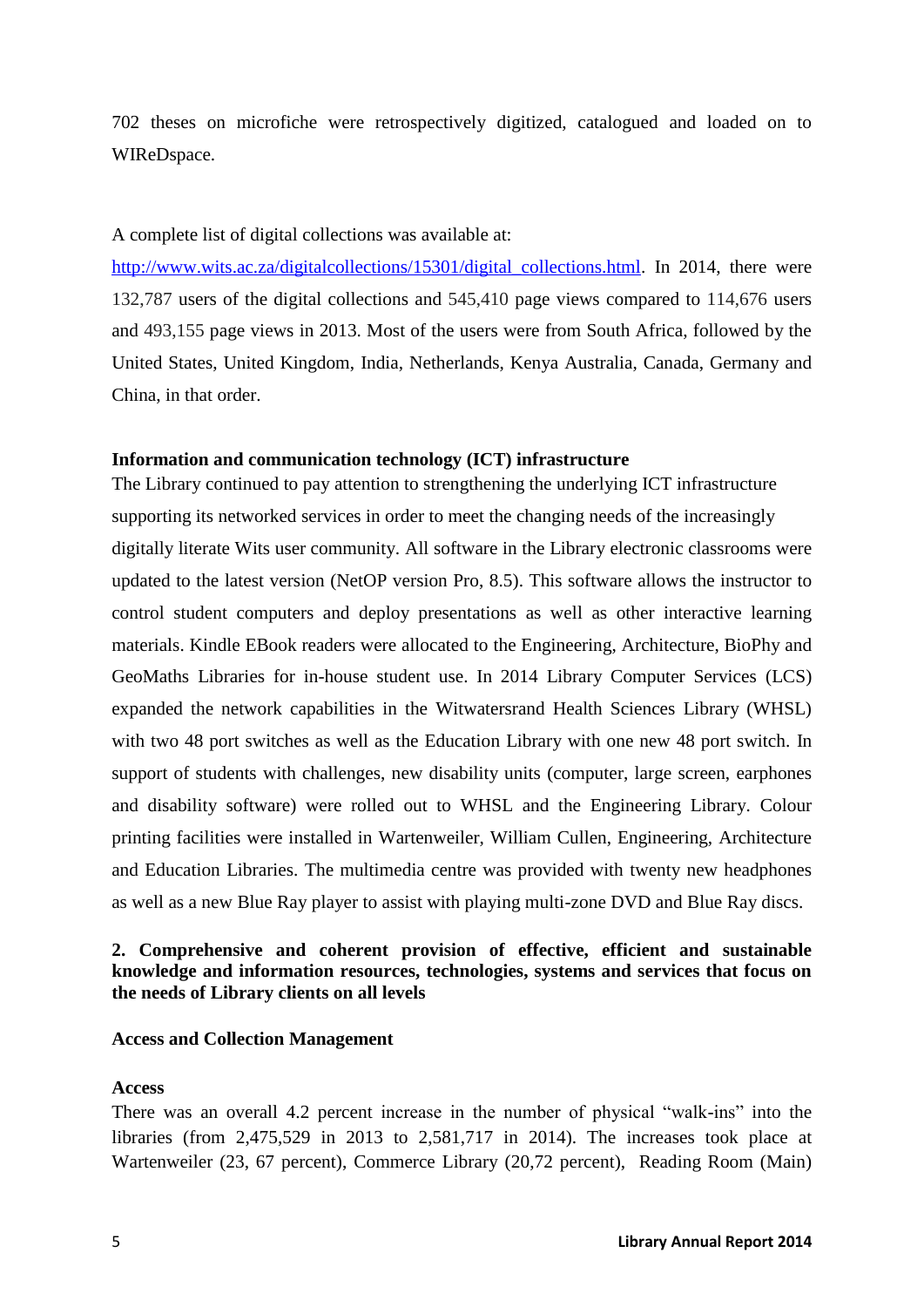(12,51 percent), WHSL (6.98 percent), Engineering Library (6.25 percent), Education Library (5.41 percent) and Library of Management (2.01 percent). At Architecture, BioPhy, GeoMaths, Law, and William Cullen Libraries, the number of physical "walk-ins" decreased.

There was a decrease of 10, 7 percent in the number of items checked out, from 375,405 items in 2013 to 339,011 items in 2014. Increases in the number of items checked out were at only the Commerce (1.9 percent) and Education (3.68 percent) Libraries. The decreases were mainly at BioPhy (26.56 percent), Architecture (18.50 percent) and GeoMaths (16.15 percent), and Wartenweiler (10.38 percent) Libraries. The use of the e-Wits mobile service (AirPac) continued to increase. There were 15,708 visits to the mobile site compared to 10,640 in 2013, with page views increasing from 45,252 in 2013 to 69,979 in 2014. Overall, the page views on e-Wits mobile increased by 55 percent while those on the traditional e-Wits web catalogue decreased by 4.49 percent.

#### **Information resources budget**

The 2014 Information Resources budget allocation was R63, 484,468.00, an increase of 17.6 percent from the R53, 995,655.00 allocated in 2013. This increase was sufficient to cover only recurrent expenditure, excluding new book purchases. Therefore, there were no additions to the collection of journals and databases during the year.

In addition to the R63, 484, 468.00 information resources budget the Library secured R2, 245, 939.54 to pay for outstanding 2013 invoices for periodicals (R92, 530.40) and books (R2, 153, 409.14) and also raised R1.5 million for the acquisition of new books.

#### **New books and other information resources**

#### **Books ordered in 2014**

The Library placed 1, 871 book orders (1, 777 print and 94 eBooks) compared to 8, 647 ordered in 2013. At the end of 2014, the total Wits Library holding (bibliographic) was 583, 431. The cumulative total number of book volumes was 1, 206, 144 compared to 1,199,517 in 2013. Included in this total were 1,068 titles of Africana and 1,888 titles of education books retrospectively catalogued and added to the Millennium Library system and 1,212 current theses catalogued and added to WIReDSpace. At the Education Library, reference books bearing Dewey shelf numbers were reclassified into the Library of Congress scheme.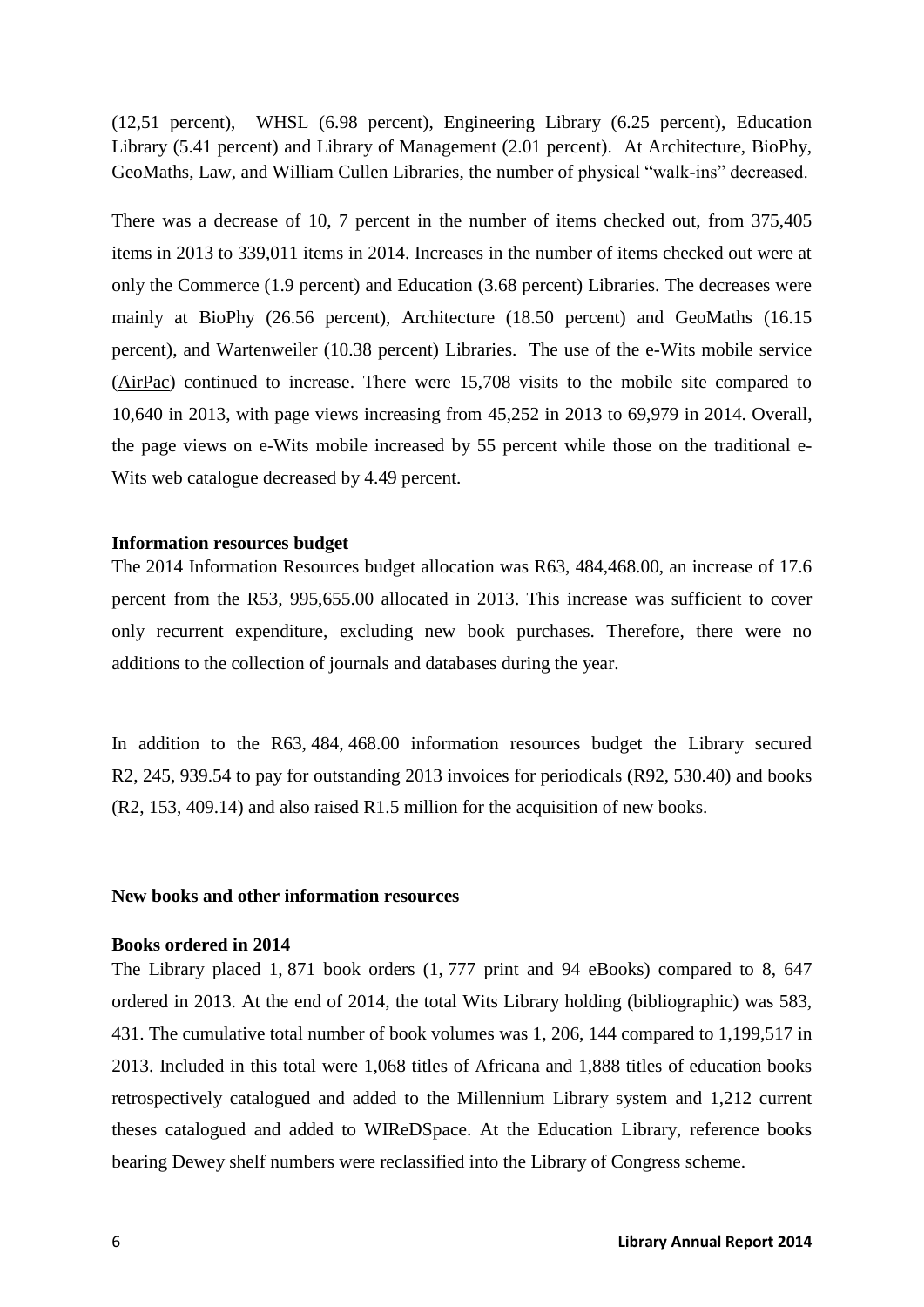The table below indicates the number of computerised bibliographic records on the e-Wits catalogue according to date of publication. A fairly large proportion of the titles in the collection were published between 1970 and 1990.

| Average age of the collection |          |          |          |        |        |        |        |          |          |          |       |       |        |
|-------------------------------|----------|----------|----------|--------|--------|--------|--------|----------|----------|----------|-------|-------|--------|
|                               | $2010 -$ | $2000 -$ | $1990 -$ | 1980 - | 1970 - | 1960 - | 1950 - | $1940 -$ | $1930 -$ | $1920 -$ |       | No    |        |
| Coverage                      | 2019     | 2009     | 1999     | 1989   | 1979   | 1969   | 1959   | 1949     | 1939     | 1929     | <1919 | Date  | Total  |
| Total                         | 25882    | 72184    | 83978    | 107918 | 100981 | 63920  | 28151  | 16854    | 13390    | 10236    | 19718 | 40219 | 583431 |

A total of 1,747 materials, comprising 762 books and 985 theses, were repaired and bound.

#### **Non-book materials acquired in 2014**

Historical Papers continued to acquire collections that support the University's teaching, learning and research mission and programmes. Approximately 50 linear metres of material was processed. In addition, there was a backlog of 50 unprocessed collections. The backlog was caused by increased digitisation activities and responsibilities; the need to expand existing finding aids for digitisation purposes; and the increased number of researchers who needed assistance and service.

#### **Donations**

The Library received a total of 1,304 book donations from various donors. The major donors were: Consulate General of India 43, Austrian Embassy 20, and Macgregor 12.

#### **Serials and e-resources**

The introduction of VAT and the unfavorable exchange rate affected library acquisitions. Only six journal titles were purchased. These were: *Applicationes mathematicae; Bulletin of the Polish Academy of Sciences; Frontiers in ecology and the environment; Historical materialism; International journal of entrepreneurship and innovation; and* 

*Proceedings of the National Academy of Sciences of the United States of America.* 133 journal titles and seven databases were cancelled in 2014. The cancelled databases were *BIOSIS Previews* (2010 – present), *Research Starters Business, South African Industrial Relations Directory (SAIRD), OnArchitecture, Law Pavilion, Oxford Dictionary of National biography* and *Ulrich's International Periodicals Directory.*

The cancellations with a total value of R2, 145, 691.20 were across all Faculties as follows:- Commerce, Law and Management (CLM) cancelled resources worth R364,131.23, Engineering and the Built Environment (EBE) cancellations were worth R60,760.30,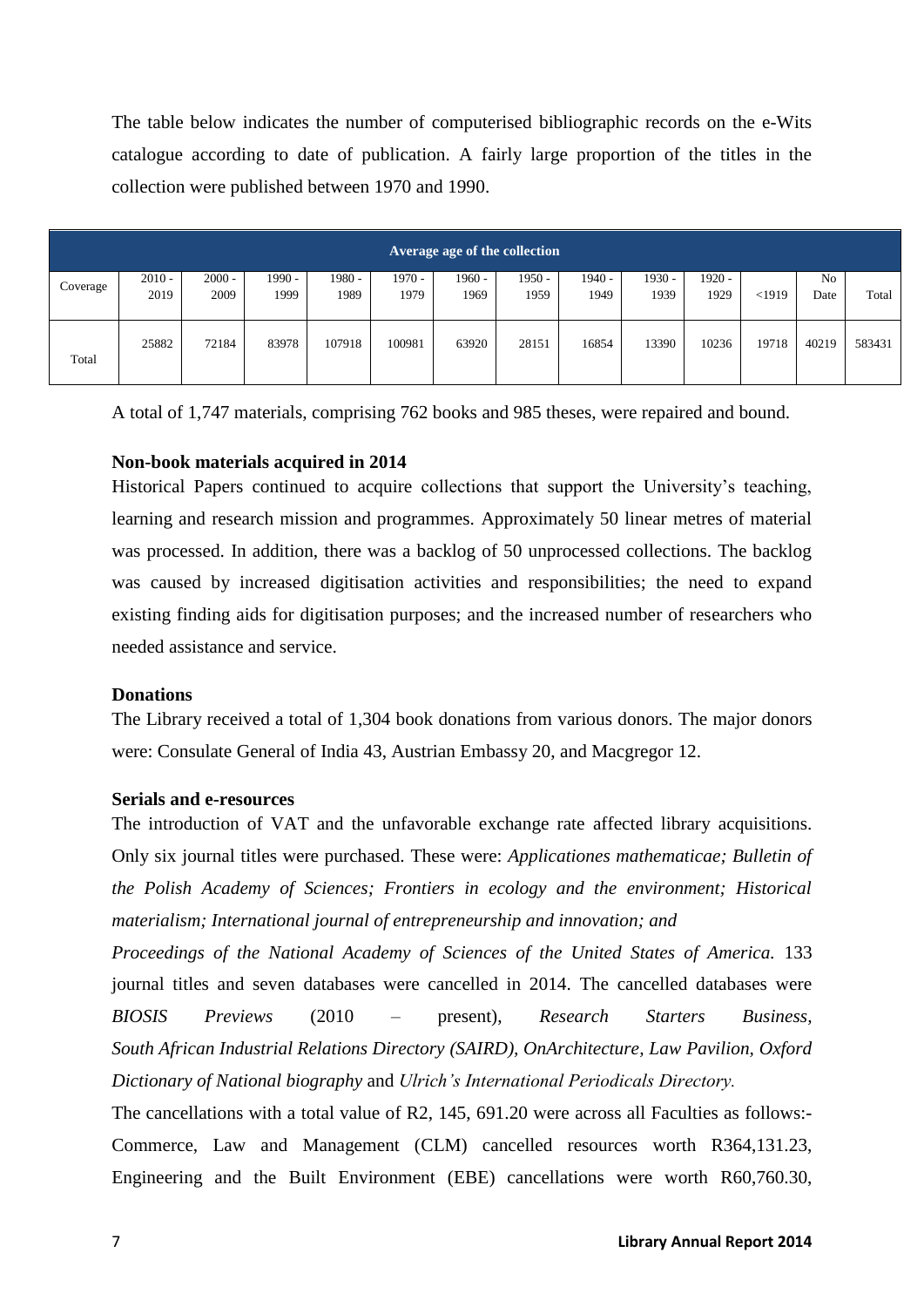Humanities cancelled R83,777.42 worth of resources, Science cancellations were R354,507.56, Health Sciences cancellations amounted to R1,177,445.27, and multidisciplinary resources worth R105,069.42 were also cancelled. Overall, Library users had access to 150,012 print and electronic journal titles (147,722 electronic & 2,290 print). They also had access to a total of 234 on-line databases, 190 of which carried full text content (in 2013 the figures were 237 online databases of which 193 had full text content). The total number of electronic books available to users was 16,049 compared to 15,955 in 2013.

The graph below shows an increase in the cancellations and a decrease in purchases of journals and databases since 2013. All cancellations were done after consultations with the relevant academics. The Library was continuously focusing on optimising the usage of available budgets and working closely with Faculties to ensure that users had access to resources required to meet changing teaching, learning and research needs. Additional funding would be welcome to sustain access to high quality scholarly resources.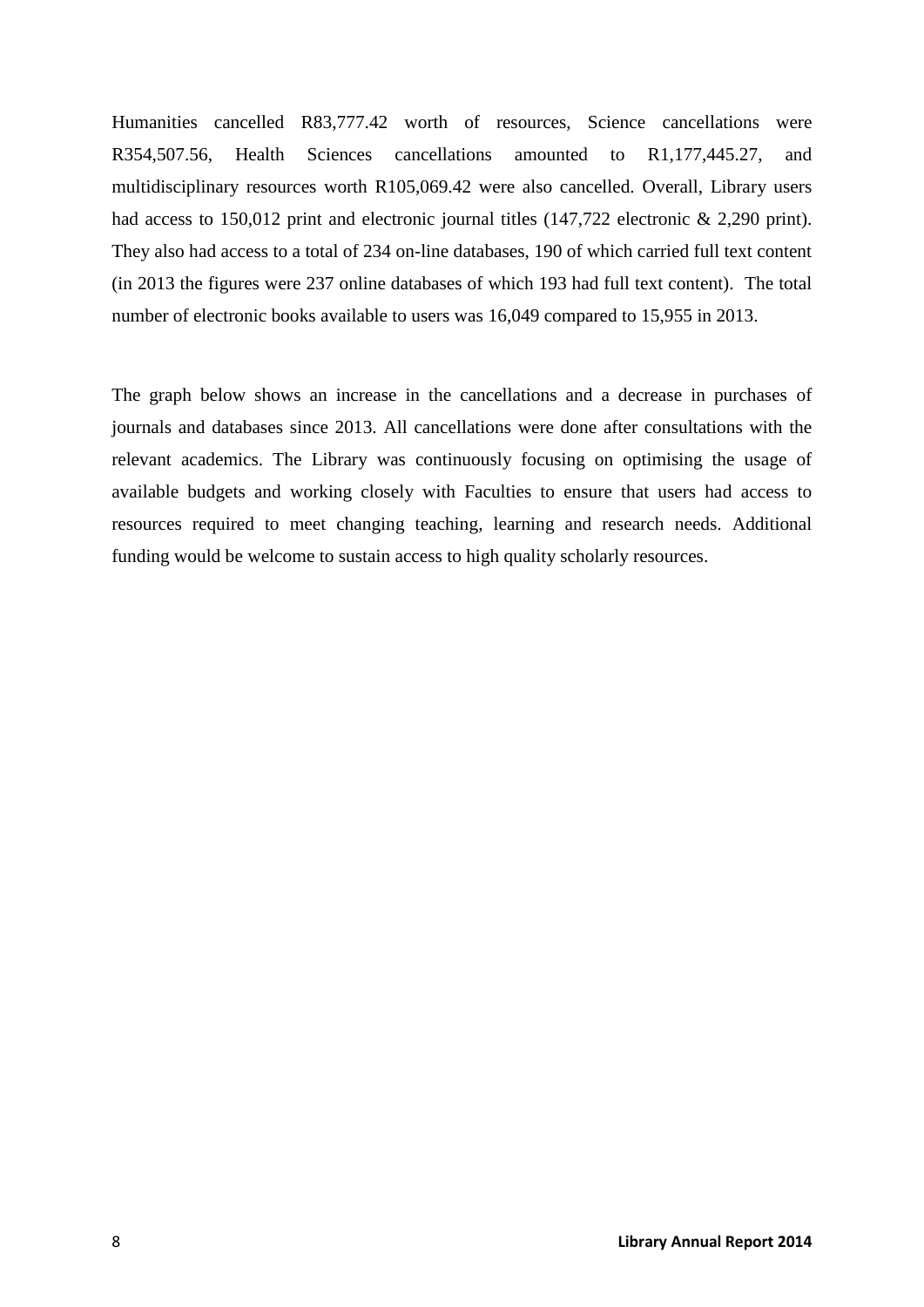

The trend towards increased usage of e-resources continued during the year. The graph below shows usage<sup>1</sup> across some of the popular databases.

<sup>&</sup>lt;sup>1</sup> This refers to full text down loads mainly and for those databases which do not have full text, the total number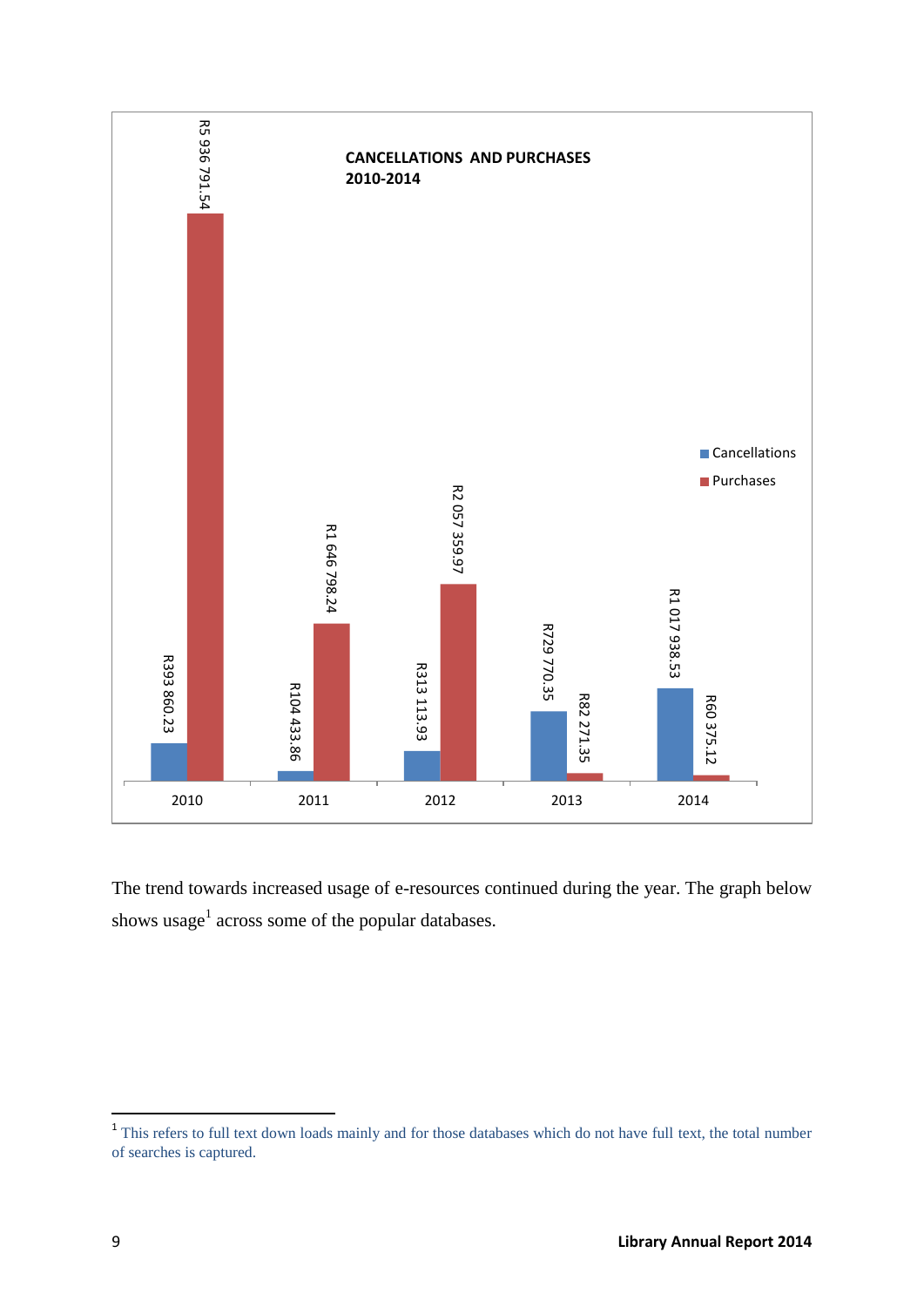

## **Services**

#### **Research support**

Various research output reports were compiled on request for NRF rating, promotions, appointments, and review purposes. Research support services provided by the Library also included the regular updates of LibGuides and information literacy. In support of the research initiatives of the University a Research Support LibGuide was published and was well used, with 11,314 views from the time when it was launched in May to the end of December 2014. In addition, InCites reports were generated for the Faculty of Humanities, School of Education, School of Literature, Language and Media Studies, School of Mining, School of Accountancy, and School of Governance. The Manager: Library Research Support Services assisted the Research Office in identifying sixteen 2013 publications which had not been captured on the Research and Information Management Programme (RIMS).

In the area of research data services, the Data Services Librarian managed to complete the online course "Data Management for clinical data" with hands on sessions using the Research Electronic Data Capture (REDCap) software, Faculty of Health Sciences. With respect to user education, 189 postgraduates attended a range of workshops covering such topics as data management interviews; data life cycle and departmental preferences; data literacy: assessing computer-assisted qualitative data analysis software; ATLAS.ti; and data management with software.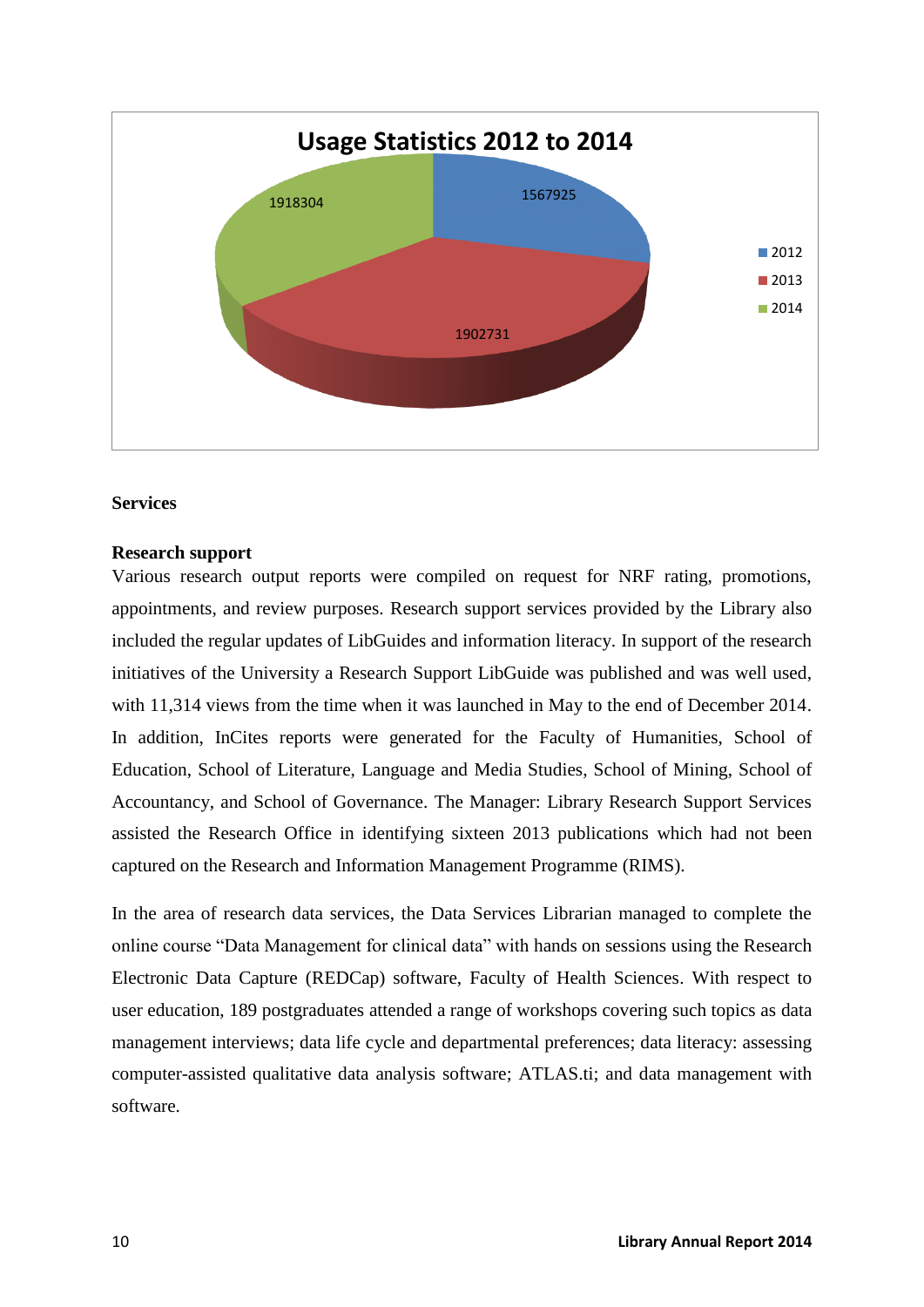#### **Scholarly communications and copyright services**

Students and academics continued to seek advice on publishing agreements, predatory publishers, plagiarism, copyright and referencing. The Wits School of Literature, Language and Media Studies set up an Open Access journal called ITCH, which showcased the creative work of emerging and established South African writers and artists. A record of this publication was added to e-Wits catalogue. Also of interest, the British Library released an Open Access database *Forward to Freedom: the history of the British Anti-Apartheid movement 1959-1994.* This was made accessible from the Library web page.

DALRO's copyright blanket licence fee went up from R 2,348,201.00 in 2013 to R2,648,601.90 in 2014. As at 5 December 2014, a total of 1,230 applications for copyright clearance and nine applications for transactional licences on short courses were submitted to DALRO. The number of applications has decreased since 2013, due to many academics referring students to e-resources rather than using course packs. Some lecturers at the Wits Business School provided a textbook instead of a course pack.

A total of 52 talks were given to 567 postgraduates, 2,017 undergraduates, and 95 staff on copyright, plagiarism, author's rights, open access/open educational resources, referencing, and library resources. 14 hands on training sessions on the online copyright system were given to 17 staff members, 16 users were assisted with using the Turnitin software, and 2, 820 brochures on copyright were distributed.

#### **Library research workshops for postgraduates, 2014**

The Library continued to collaborate with the Graduate Support Division and Faculties in offering library research support workshops to postgraduate students. The workshops assisted students in sharpening the high level library research skills and knowledge they needed to contribute to increased research output. The focus areas were literature searching using multidisciplinary & discipline specific databases, e-books and LibGuides as well as identification of leading scholars and publications in their research areas, using the Zotero bibliographic reference management tools and research data management. The total number of attendances at all postgraduate library research support workshops was 2, 412.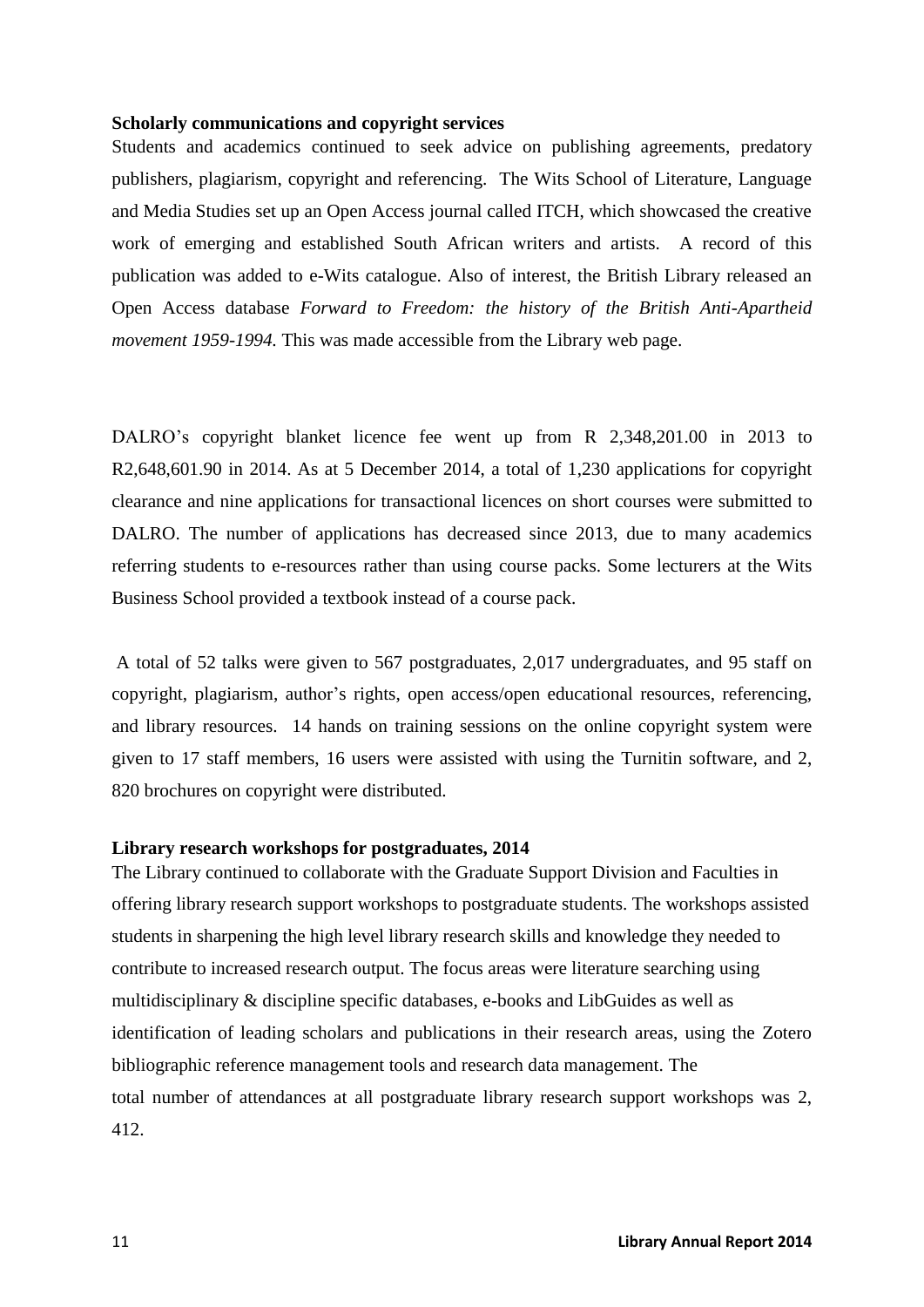#### **Information literacy**

The Library continued to place emphasis on increasing integration of information literacy into the academic programme. In 2014, the Library collaborated with the School of Literature, Language and Media Studies (SLLM) and the School of Electrical and Information Engineering (SEIE) in offering a pilot compulsory information literacy programme for first year students comprising lectures and an online tutorial and test accessible on Wits-e. Over 691 SLLM students and 156 SEIE students were trained, including going through the online tutorial and taking the test. The pilot courses were evaluated and the survey results showed that: the courses were well received by the students; the courses contributed to students' preparation and presentation of research assignments; the skills acquired and the quality of the online and face to face versions of the course were generally satisfactory; and Wits-e downtime and locating the course on SAKAI were challenges. The pilots would continue in 2015.

Other highlights included orientation week and collaborative sessions throughout the year. Library orientation introduced first year students to the Wits Library system and included presentations, library tours, demonstrations and exhibitions. There were 6,592 Library orientation attendances compared to 4,235 in 2013, in all library sections. For the rest of the year, the Library Education and Training Unit in liaison with senior and branch librarians and academics in different schools continued to collaborate in providing information literacy sessions.

At WHSL, the number of attendances in face-to-face training sessions declined to 6,597 from 7,122 in 2013 (a decrease of 7.4 percent). However, use of WHSL's LibGuides increased from a total of 139,830 hits in 2013 to 151,857 in 2014 (an increase of 8.6 percent), implying that WHSL's users were perhaps satisfied with accessing online help whenever required as this was available 24/7 rather than attend a face to face training session. The Department of Anesthesiology occupied the Cyber-Library Space area for 18 weeks for their Research Methodology block. The Cyber Classroom was used for the Johanna Briggs Institute (JBI) systematic review training and for B. Pharmacy Honours training by the Department of Pharmacy and Pharmacology. WHSL continued to teach, facilitate and examine GEMP 1 and 2 students in evidence based information retrieval skills.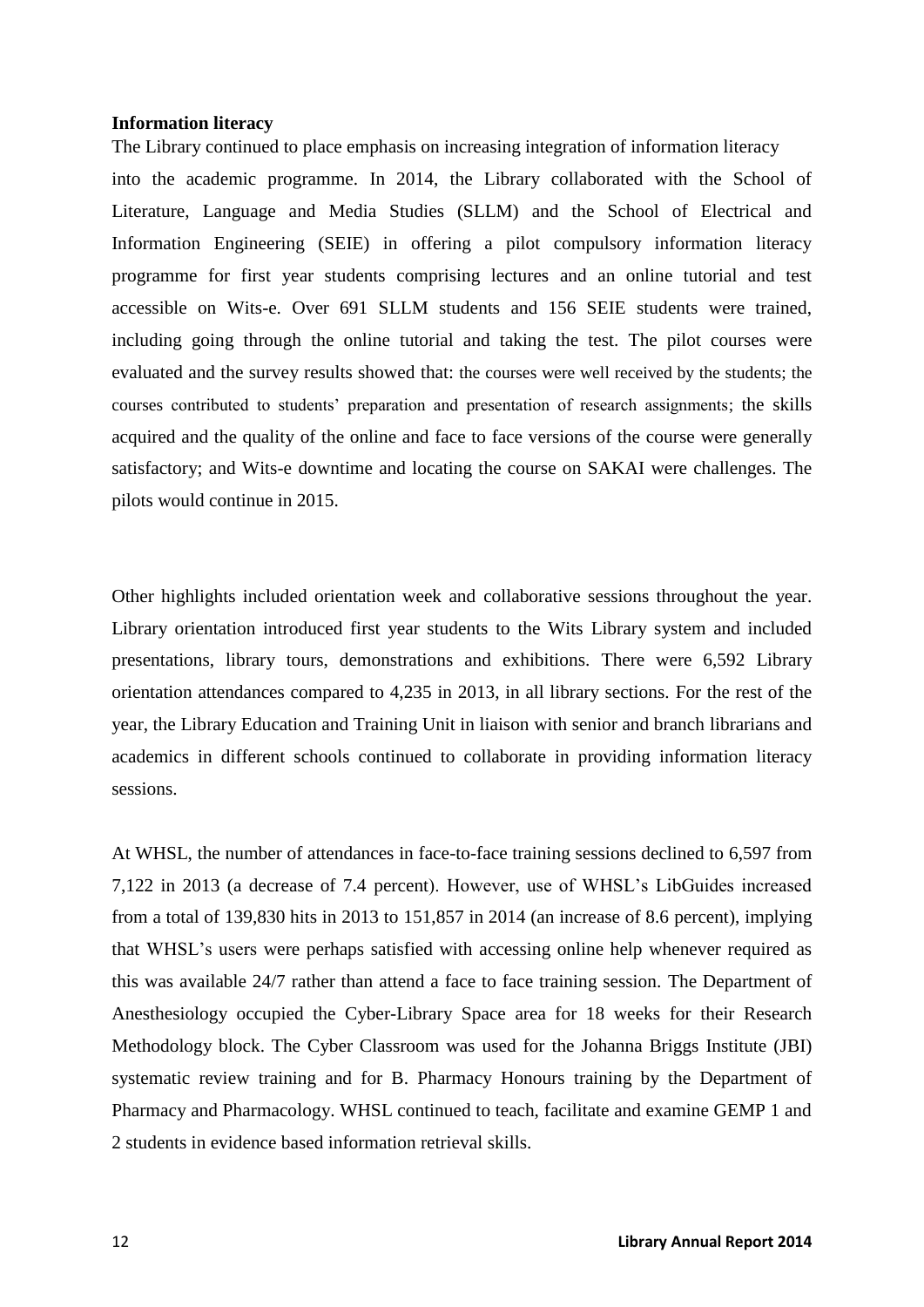#### **LibGuides/Subject Portals**

LibGuides (subject guides) were migrated to the new LibGuides version 2 platform in 2014. The guides continued to serve as one of the main access points to electronic resources and print materials that were important in the different subject fields. The guides also served as a tool to assist in integrating library resources and services into the academic curriculum. Many of the guides were developed in conjunction with academics and covered different subjects taught across all the Faculties. The guides were available at http://libguides.wits.ac.za/. Through its information literacy programmes and postgraduate workshops, the Library was educating and training students on the contents and usage of those LibGuides relevant to their learning and research.

The number of LibGuides developed and made available to users rose from 272 in 2013 to 295 in 2014. The total number of LibGuides page views across all Faculties increased from 323,808 in 2013 to 390,929 in 2014. Across the Wits Library system, there was marked growth in the use of the e-Wits mobile service.

#### **Inter Library Loans (ILL)**

There was a decrease of 5.16 percent in the number of items supplied to Wits users from international libraries. An increase of 10.9 percent in the number of items supplied to other libraries outside the country was experienced. Regarding local inter-lending, there was an increase of 9,8 percent in the requests processed and items delivered to Wits staff and students across all Faculties and a decrease of 13,8 percent in the number of items supplied to other libraries in the country. The decrease could be attributed to improved access to electronic resources. At WHSL however, 625 items were supplied to other libraries in 2014 compared to only 112 which were borrowed on behalf of Wits University users attesting to the fact that WHSL has a balanced print and online collection to meet the needs of its users and can be regarded as a net-lender with regard to health information resources.

#### **Current awareness services**

At the Wartenweiler Library, book displays for National Library Week and World Social Work day were mounted between 17 and 22 March 2014. The Department of Social Work requested a repeat of the later display on an annual basis, as it received positive feedback from their students. In the Commerce Library a display was mounted for Orientation week, a total of 42 books were borrowed from it. Included were books on research, writing skills,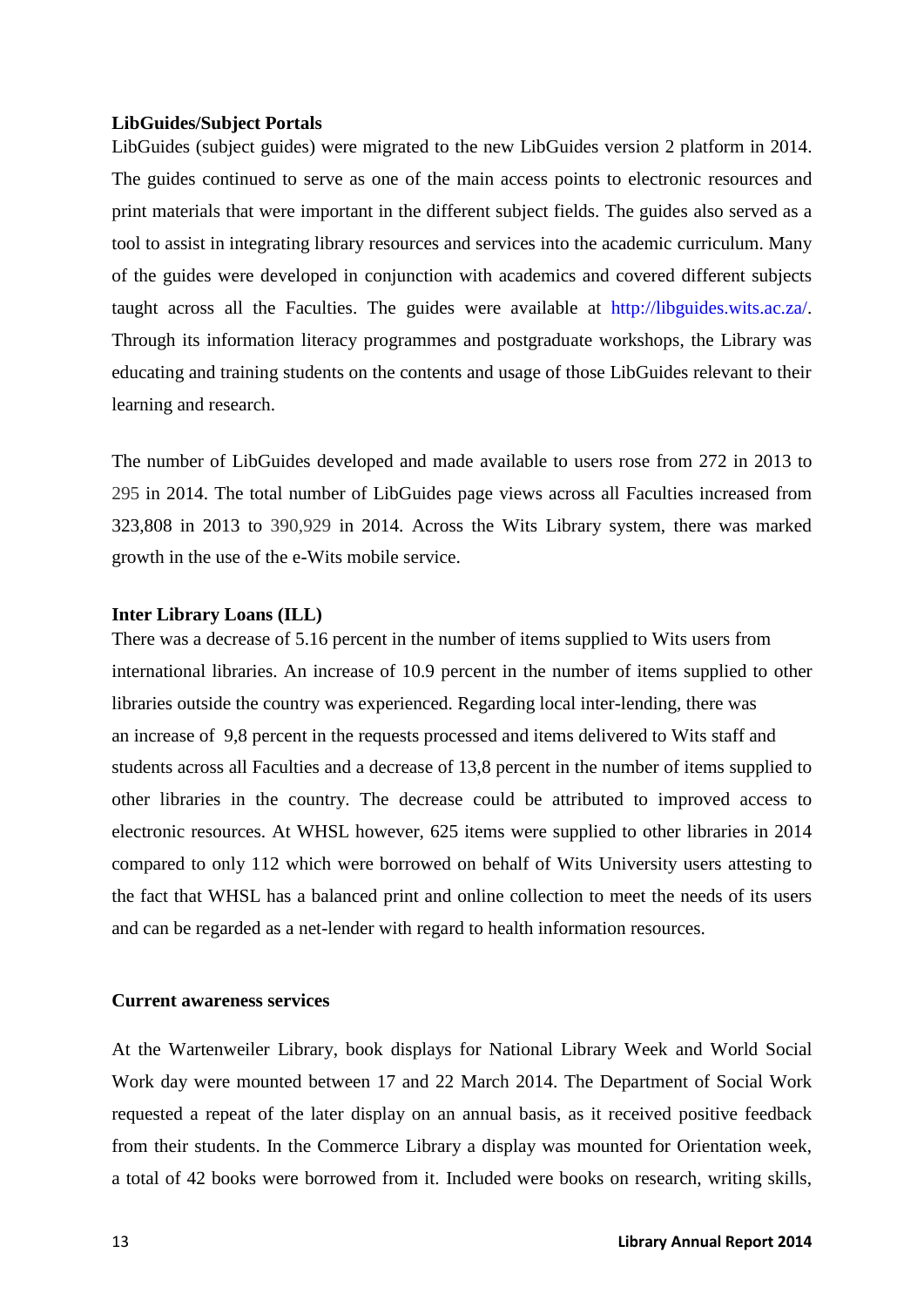study and thinking skills, career choice, leadership, change management, personal development and ethics as well as current works in the fields of economics, accounting and related topics. In the Engineering Library a display was set up to reflect the theme: *Celebrating libraries in 20 years of democracy; check in @ your library*, during March. Books on the subject of Higher Education and Learning Communities were displayed. William Cullen Library opened the first term with a display of facsimiles of medieval books and later hosted a display in support of Africa day on the 25th May, on 5th August a display of 49 books, relating to World War 1, was mounted to commemorate the outbreak of that war 100 years ago as well as a display highlighting the Government Publications section focusing on a different section each week of August. At the Education Library, three displays were mounted: cookery books; Africa Day; and Nadine Gordimer.

The Library Facebook page < https://www.facebook.com/pages/University-of-the-Witwatersrand-Library/240440919301672?ref=hl > continued to be an alternative channel for promoting library resources and services. Through this channel the library reached many more users in 2014 compared to 2013.The number of Wits Library Facebook followers increased from 1,275 in 2013 to 1,722 in 2014.

#### **Access services**

In its continuing efforts to improve the user experience and in response to numerous requests, the GeoMaths Library started opening its doors at 7:00 a.m. in February 2014. The number of walk-ins to Wartenweiler Library Knowledge Commons 1 (KC1) was 45,074 (compared to 28,000 in 2013) and to KC2 it was 23,066 (compared to 18,805 in 2013) giving an overall total of 68,140 an increase of 46 percent from the total of 46,805 in 2013.

#### **Corporate, alumni and individual membership services**

Situated in the industrial and commercial hub of the country, the Library remained the centre of attraction from different corporations, alumni and private researchers interested in accessing information to support their business enterprises and research needs. The Library continued to respond to these needs through the corporate, alumni and individual membership schemes. In the last four years, the membership of the corporate user scheme declined from 250 to 50 paid up members in 2014 due to the fact that members may not access electronic resources off campus; fairly comparable information resources are freely accessible through Google; and EBSCO and Emerald are now available to the big corporations, such as Standard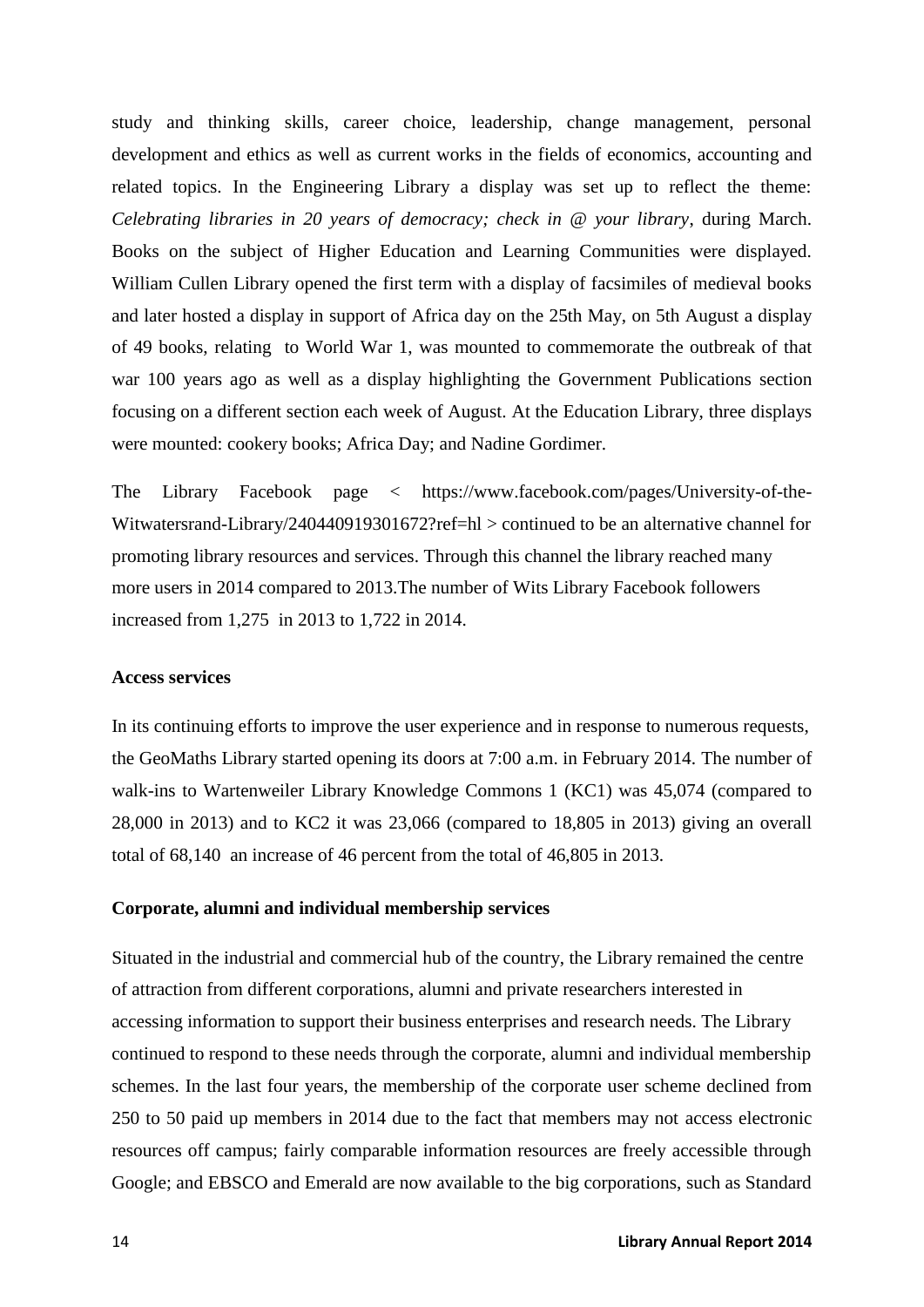Bank and Anglo American Corporation. During the course of 2014, 307 research enquiries were handled, and 118 interlibrary loan requests were placed on behalf of the corporate members. A monthly newsletter was delivered electronically to the members as a way of keeping in touch – it highlighted topical issues and details of useful new books, some of which were in stock and available for loan. The Corporate User Scheme Librarian, Jennifer Croll was honoured by the Organisation of South African Law Libraries (OSALL) as being the best external resource available to Law Librarians in Johannesburg.

The total number of newly registered researchers (local and international) in 2014 was 230. Of those 50 were from outside of South Africa, coming from countries such as the USA, Canada, Australia, Japan, the United Kingdom, Ireland, the Netherlands, Germany, France, Sweden, Switzerland, Finland, Namibia, Botswana and Swaziland. In addition to academics and students a number of individuals, companies, publishers and NGOs used the resources in Historical Papers for the purpose of writing articles, scripts and books, for private research, land claims, genealogical research, films and documentaries.

## **3. Providing innovative, purpose-designed and attractive physical facilities and infrastructure**

The main infrastructure issues and activities in the different branch libraries were:

**Architecture Library**: Space for the keeping of architectural drawings and facilities remained restricted. Plans, ideas and suggestions for the development of a compact storage facility and modern workspaces in the library were submitted to the School of Architecture and Planning for incorporation in the greater John Moffat Building refurbishment project planned for 2015.

**Commerce Library**: In recent years users requested space for group work, individualprivate-study-rooms, and more space for studying. Discussion rooms were officially opened in August and were well received; registering 1,642 users from the time they were opened to the end of term in November 2014. The recurrent roof leaks continued to be a cause for concern and the Library continued to work with the Property and Infrastructure Management Division to secure a permanent solution.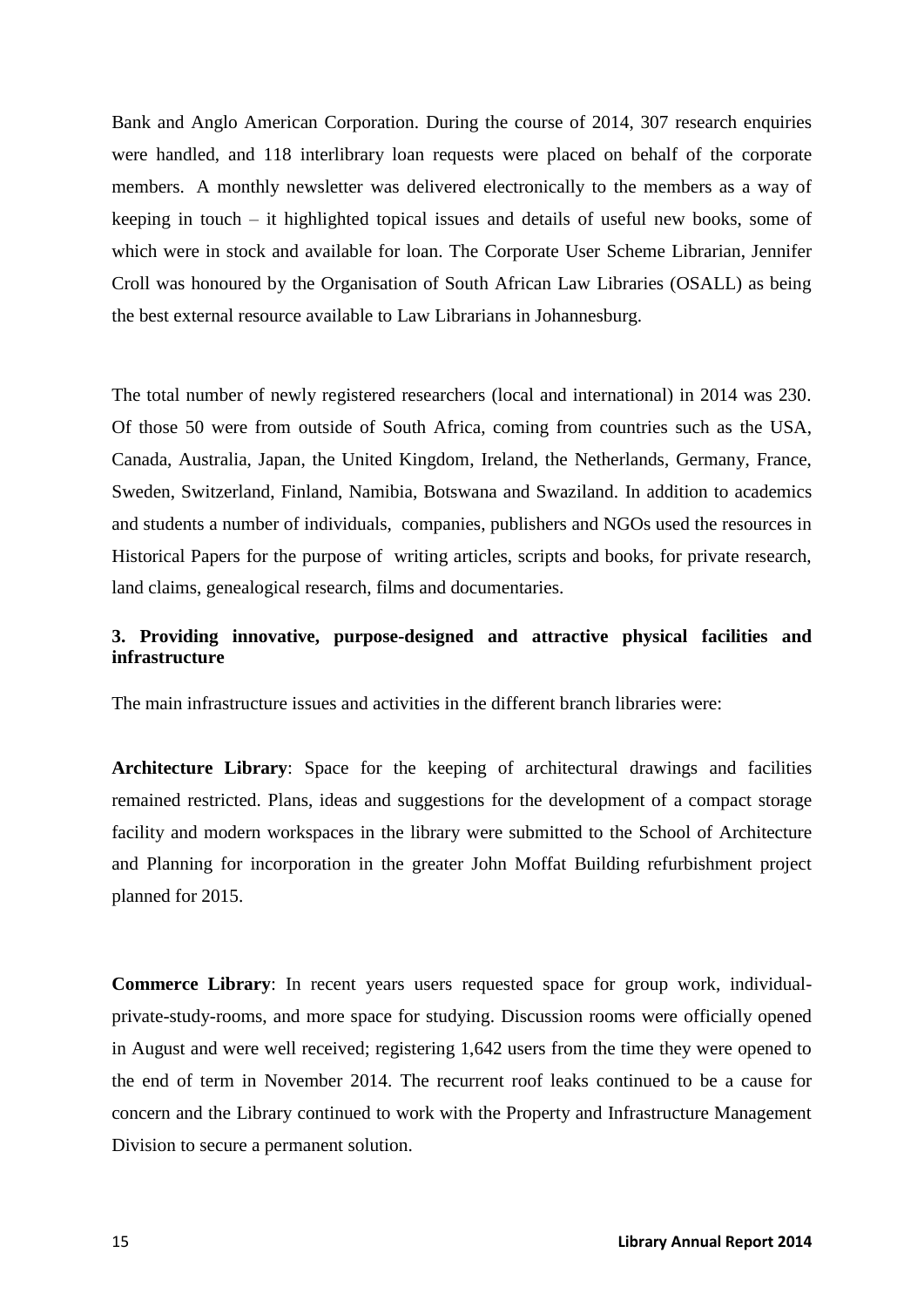**Education Library**: The usage of the post-graduate reading room improved during the year. Occupancy rose to 414 students compared to 266 in 2013. The room was often filled to capacity, largely due to three personal computers made available to the students.

**Engineering Library**: The group project rooms continued to be popular, attracting 1,680 session bookings by students throughout the year. The Engineering library electronic classroom was also popular and attracted bookings for training on EndNote, content management system, mapping, and geographic information systems.

**GeoMaths Library**: Signage with clearing times was installed for the library's 24 hour book drop-off box.

Law Library: The fluorescent globes were replaced. The carpet on the ground floor was cleaned. An ICAM reader and wireless connectivity were installed in the Postgraduate Reading Room.

**Library of Management**: A new carpet around the circulation desk, foyer and offices, kitchen unit, and blinds were fitted. Discussions on possible Library renovations were included in Management Campus infrastructure meetings. It was anticipated these would be followed up in 2015.

**Wartenweiler Library**: The Wartenweiler Library first floor summer temperatures continued to be uncomfortable for students. A general clean-up of the building exterior, mainly foliage on overhangs, landing areas and on balconies took place in 2015.

**WHSL**: The multipurpose teaching and learning spaces proved to be popular with students both for individual study and group study/teaching sessions. The modernization of the Circulation Desk area could not be completed due to insufficient funding. This would be prioritized in 2015.

**William Cullen Library**: The William Cullen Library is in an old building and continued to present structural and safety challenges. The roof beams continued to give false alarms. Following a Campus Control investigation, the trees triggering the alarm were trimmed away from the beams. Continued false alarms were attributed to birds. The first basement experienced a recurrent power outage over a period of two weeks. On the one day, power had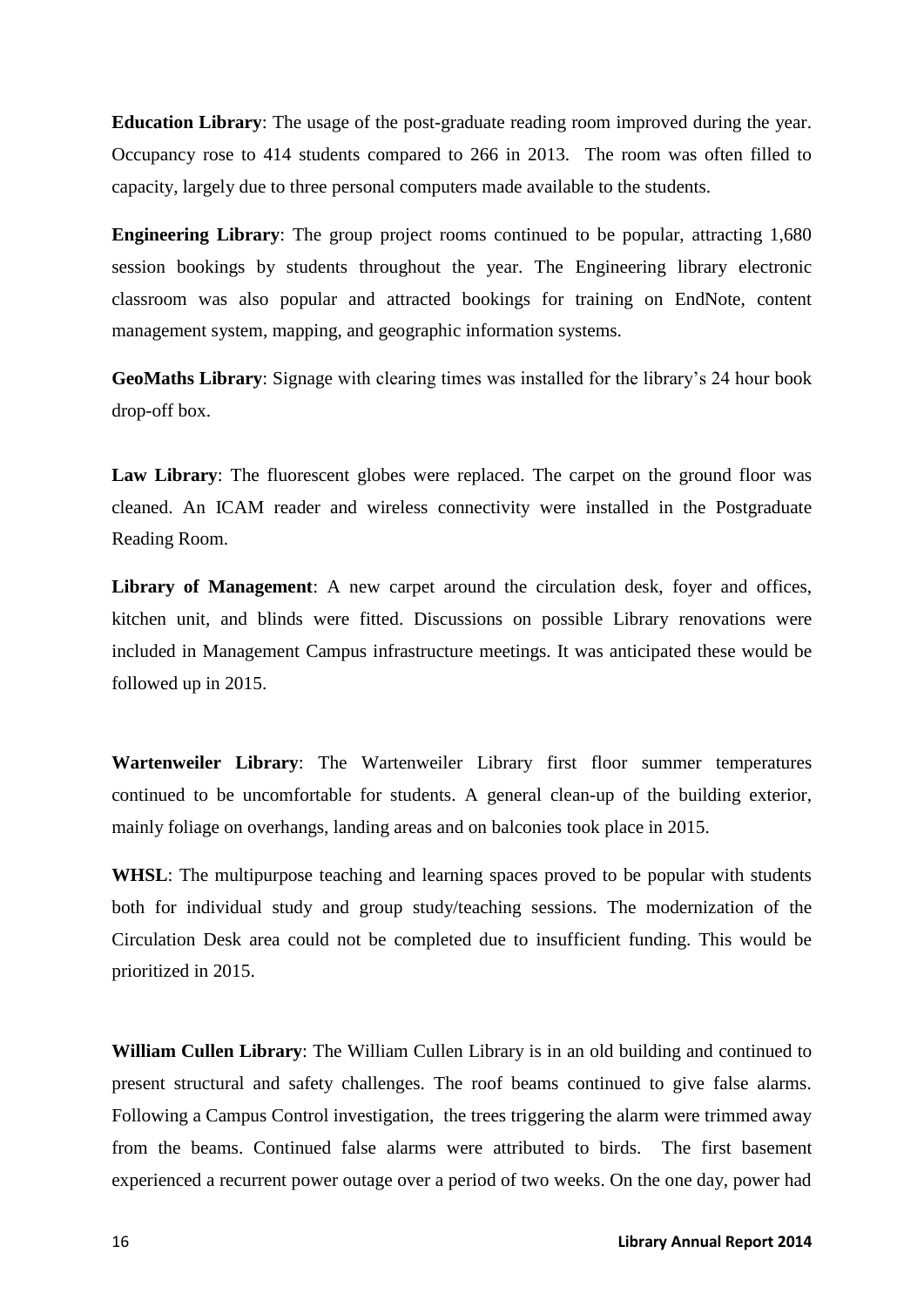to be switched off for almost the whole day for safety reasons. The causes were that the distribution box on the first basement was overloaded; there were too many connections, power plugs and lights, onto just two of the wires; the cabling and wiring was very old and had not been upgraded for many years. In a separate incident, a book hoist on the first basement of the building caught fire and necessitated an emergency evacuation. Evidence pointed to an electrical fault in the book hoist. The motor was burnt during the university's generator testing conducted on the same day. No injuries were reported. The lift motor was repaired and replaced.

In ongoing efforts to improve shelving space on the ground floor, the lockable doors on the east side of the floor which were being used to house banned books during the era of apartheid censorship, were unhinged and the old librarian's office was dismantled. This meant more shelving space was available to accommodate the growing collection. The reference collection was interfiled and housed on the south-eastern wall of the ground floor.

The whole building was thoroughly cleaned and vacuumed at the end of 2014. All the carpets and parquet flooring on all floors were cleaned. Renovations and refurbishments to the first basement started on the 11th August and were completed on the 30th September 2014.

#### **4. Sustaining and developing an innovative and engaged Library team**

#### **Staff Training and Development**

The Library took advantage of various training and development opportunities in order to ensure that staff skills and knowledge were up-to-date. The key programmes that library staff attended were: Employee relations training in February; Job evaluation and grading in March, The Research Evaluation & Performance Measurement Conference 2014 *(*REPM 2014) held in Cape Town, May 2014; the South African Digitization Initiative (SADI) workshop, *Building Institutional Skills Through Collaboration & the Development of a National Digital Aggregator* held at the NRF, December 2014; Consortium for Advanced Research Training in Africa (CARTA) workshop held in Kampala, Uganda, July 2014; degree of Master of Information Technology (MIT) at the University of Pretoria ; and Open Researcher and Contributor ID (ORCID) workshop, June 2014.

#### **In-Library training**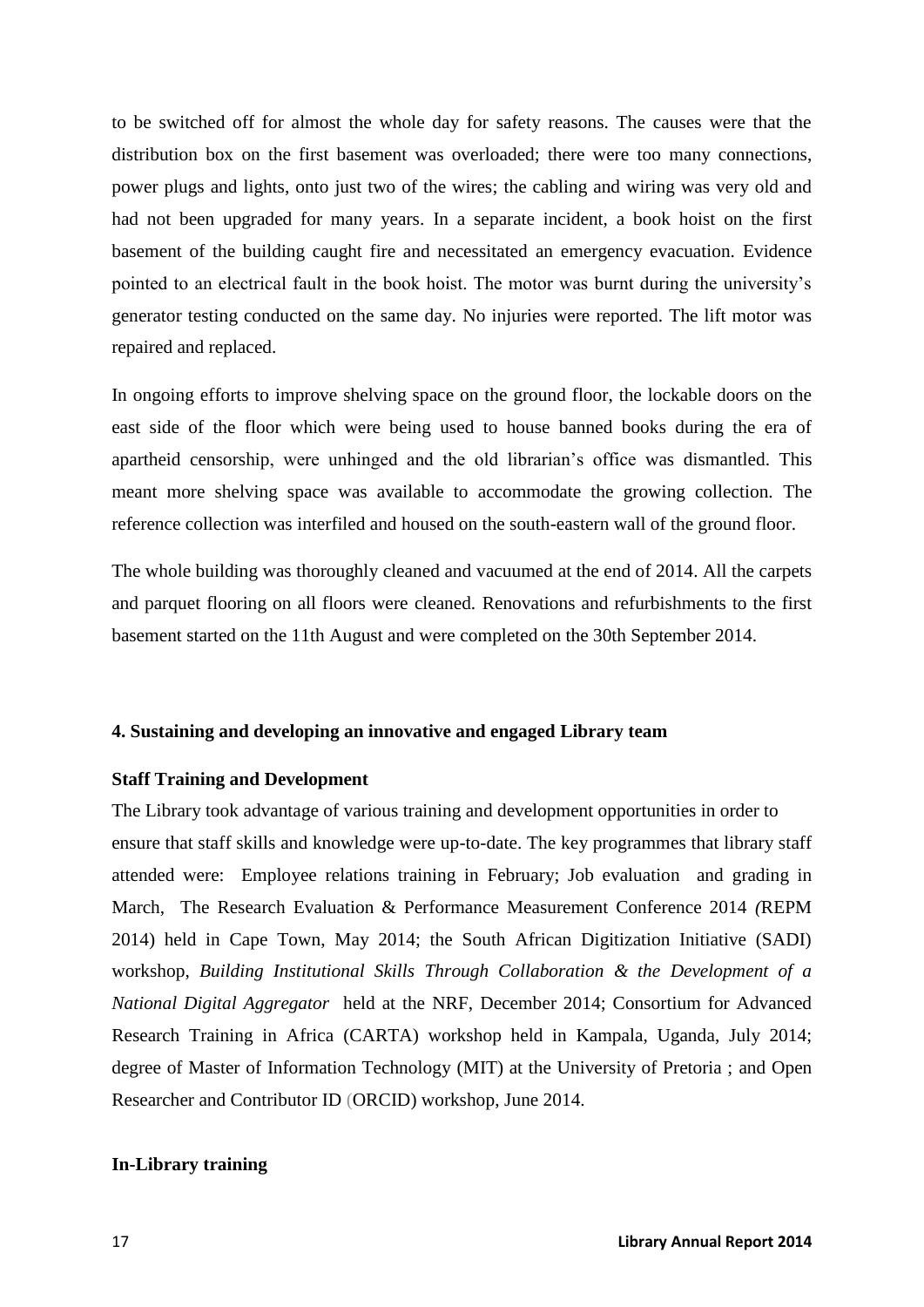As in previous years, the Library Winter and Summer Workshops provided a forum for staff to share ideas, skills, knowledge and experiences on various topics of interest. The Library Winter Workshop was held on 1-8 July 2014 and covered a range of topics that included: LCS help desk; cyber threats and security; research evaluation and performance measurement; improving research productivity; publishing process and digital publishing; "Catalogue to Metadata, can librarians do the switch?"; and the Pay for Print system.

The Library Summer Workshops were held on 1 – 11 December 2014 and covered such topics as: research support; LCS helpdesk; role of Wits Architectural records and archives; solutions for awkward library material; Pay for Print system; email and security; initiating fair discipline; the Master of Information Technology (MIT) degree programme; and digitisation.

In addition to the Library Winter and Summer Workshops, other training programmes were organized to sharpen staff skills and knowledge and included: students at risk, Zotero, SAKAI, bibliometrics, and report writing.

A survey was carried out to identify training needs. The areas identified included: bibliographic management tools (End Note, Zotero); data management; digitization; emerging technologies; human resources policies and procedures; and research support (Incites, Scopus, and Google Citations). Training programmes to meet these needs would be organised in 2015.

#### **In-Library database training**

During the year, different vendors updated staff on how to use such databases and tools as EBSCOhost, Incites, ProQuest, Cengage Learning, Business Insight, and ScienceDirect. Overall, there were 161 attendances at all training programmes. Of these, 111 were professional and 50 were support staff.

#### **Professional activity: external workshops and conferences 2014**

Through its 2014 conference budget allocation of R39,013.00 and with additional assistance from other sponsors, the Library was able to support the attendance and participation of staff at professional conferences. This assisted with sharing ideas on innovations in services and influenced the implementation of the Library strategy. The highlights of the year were: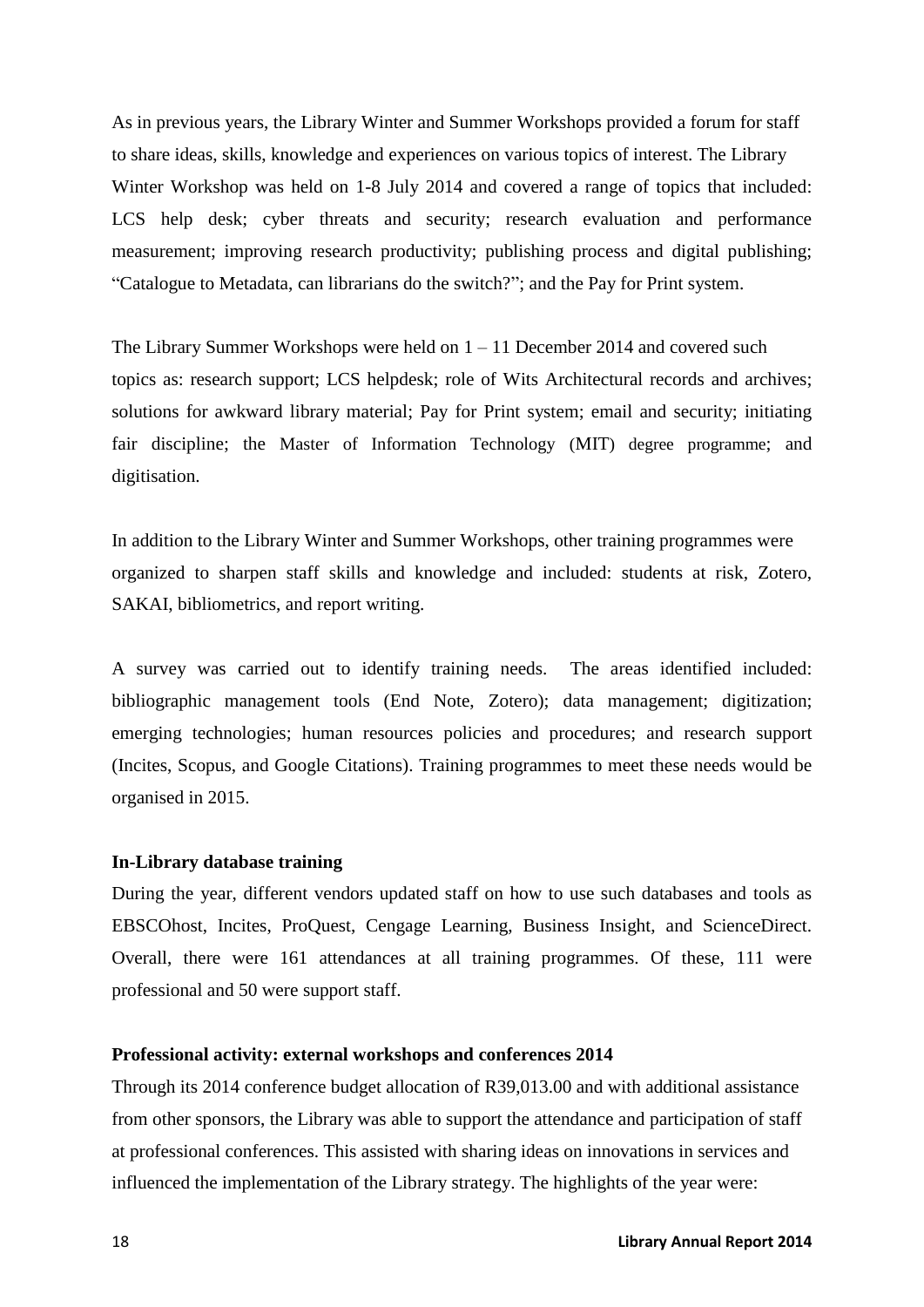- 1. Denise Nicholson presented on *Copyright, plagiarism, authors' rights and referencing* at an Open Access Symposium, University of the Free State, 23 October 2014.
- 2. Denise Nicholson gave a presentation, *The elephant in the room: is it copyright or something else?* at DALRO's Executive Board's Strategy Planning Meeting, 9 August 2014.
- 3. Denise Nicholson gave a presentation, *The issue of copyright in an open access environment*, Durban University of Technology Hotel School Campus, Durban, 21 October 2014.
- 4. Gabriele Mohale presented on *Applications for racial re-classification after the 1950 Population Registrations Act: reflections on the archival trace, at the 4<sup>th</sup> Apartheid* Archive Conference: Race, Space, Location, Dislocation, University of Pretoria, 21- 23 May 2014.
- 5. KhulisuJobe Sithole presented a paper, *Experiences and advice to new systems administrators*, at the **Innovative Users Group Southern Africa** (IUGSA) Meeting, Vaal University of Technology, Vanderbijlpark, 20<sup>th</sup> November 2014.
- 6. Maryna van den Heever presented a paper, *Research evaluation and performance measurement : a case study of the University of the Witwatersrand*, at the The Research Evaluation & Performance Measurement Conference 2014 *(*REPM 2014) held in Cape Town, 5-7 May 2014
- 7. Michele Pickover attended the Universal Access and Preservation Section, Knowledge Societies Division, Communication and Information Sector of UNESCO Expert meeting, Warsaw, 26-27 June 2014
- 8. Michele Pickover presented a paper *Patrimony, Power and Politics: Selecting, Constructing and Preserving Digital Heritage Content in South Africa and Africa* at the UNESCO Open Session at the IFLA Congress, Lyon, August 2014
- 9. Michelle Pickover attended a workshop on digital culture and the humanities at the University of Michigan in Ann Arbor, November 2014
- 10. Paiki Muswazi gave a presentation *Library services: role in social change, community development and democracy* at the Library and Information Association of South Africa (LIASA) Gauteng South Branch Seminar, 15 May 2014
- 11. Peter Duncan presented a paper *History of indexing* at the Association of Southern African Indexers and Bibliographers (ASAIB) Conference, May 2014.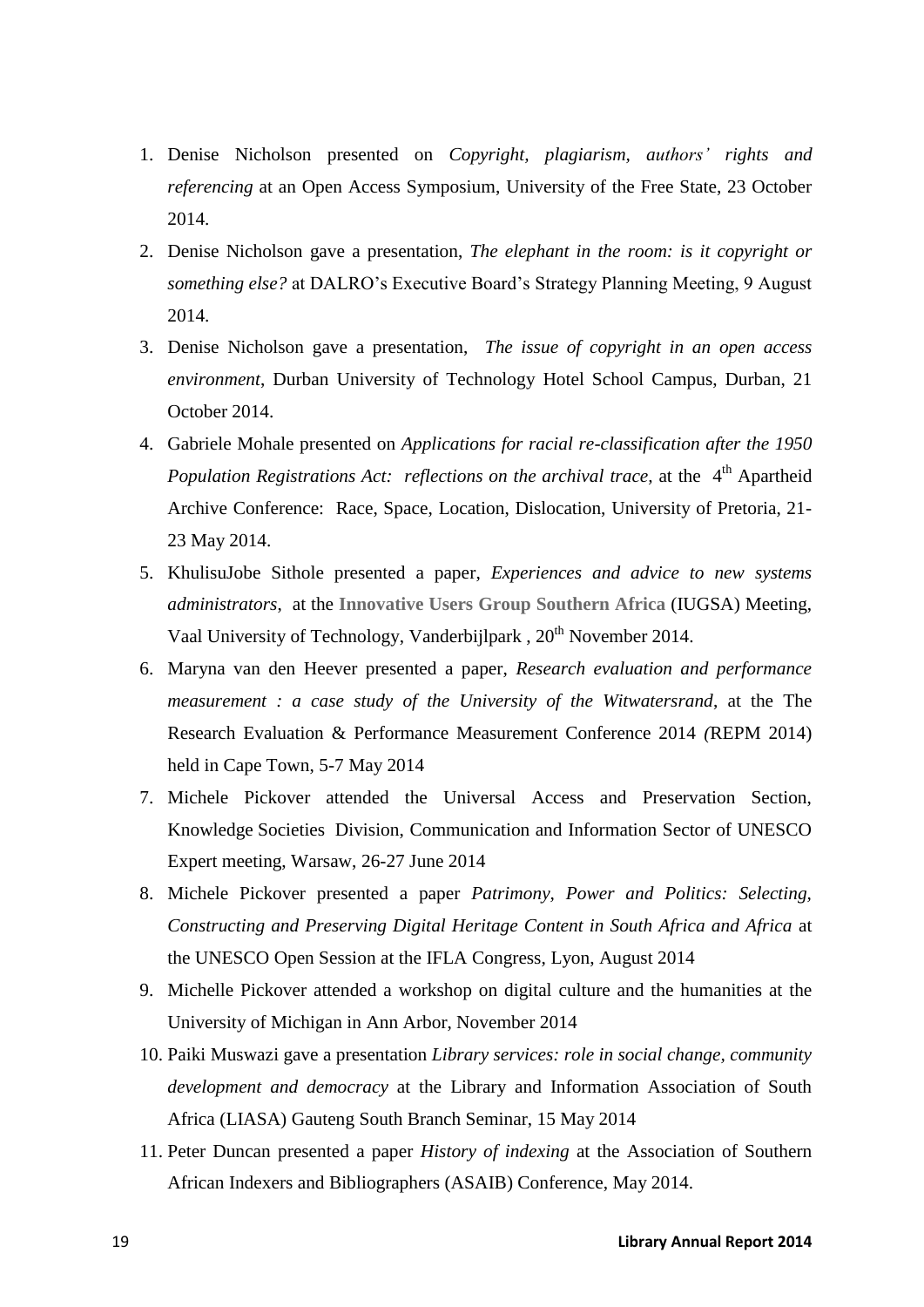- 12. Surendra Jugdav gave a presentation *SAKAI and information literacy at the Wartenweiler Library*, at the CLTD eLearning Conference 15 October 2014.
- 13. Suzanne Saunders participated in six National Library of South Africa Resource Description and Access (RDA) standard for descriptive cataloguing workshops.
- 14. Suzanne Saunders presented a paper, *Preparing Sierra or Millennium for RDA formal cataloguing ,* IUGSA conference, November 2014
- 15. Suzanne Saunders and the SEALS Trust System Administrator presented a paper *Data maintenance an clean-up*, IUGSA conference, November 2014.

## **Library staff publications**

In addition to conference papers, there was one staff publication:

Zofia Sulej. *Access to archives in South Africa in the first twenty years of democracy: is there transformation or deformation*? ESARBICA Journal, Vol. 33, Issue 9, 2014.

## **Human Resources Developments**

## **Restructuring of jobs**

The updates to job descriptions to reflect ongoing changes and complexity in duties and responsibilities resulted in the re-grading of the following jobs:

| <b>Previous Position/Job Title</b> | <b>Revised Position/Job Title</b>        |  |  |  |
|------------------------------------|------------------------------------------|--|--|--|
|                                    |                                          |  |  |  |
| Librarian (Commerce Library)       | Senior Librarian (Commerce Library)      |  |  |  |
| Subscriptions Librarian            | Senior Subscriptions Librarian           |  |  |  |
| <b>Acquisitions Librarian</b>      | Senior Acquisitions Librarian            |  |  |  |
| Librarian: Education and Training  | Senior Librarian: Education and Training |  |  |  |
| <b>Administrative Assistant</b>    | Senior Administrative Assistant          |  |  |  |
| <b>Clerical Assistant</b>          | Senior Library Assistant                 |  |  |  |

## **Staff Movements**

One staff member absconded and one was dismissed.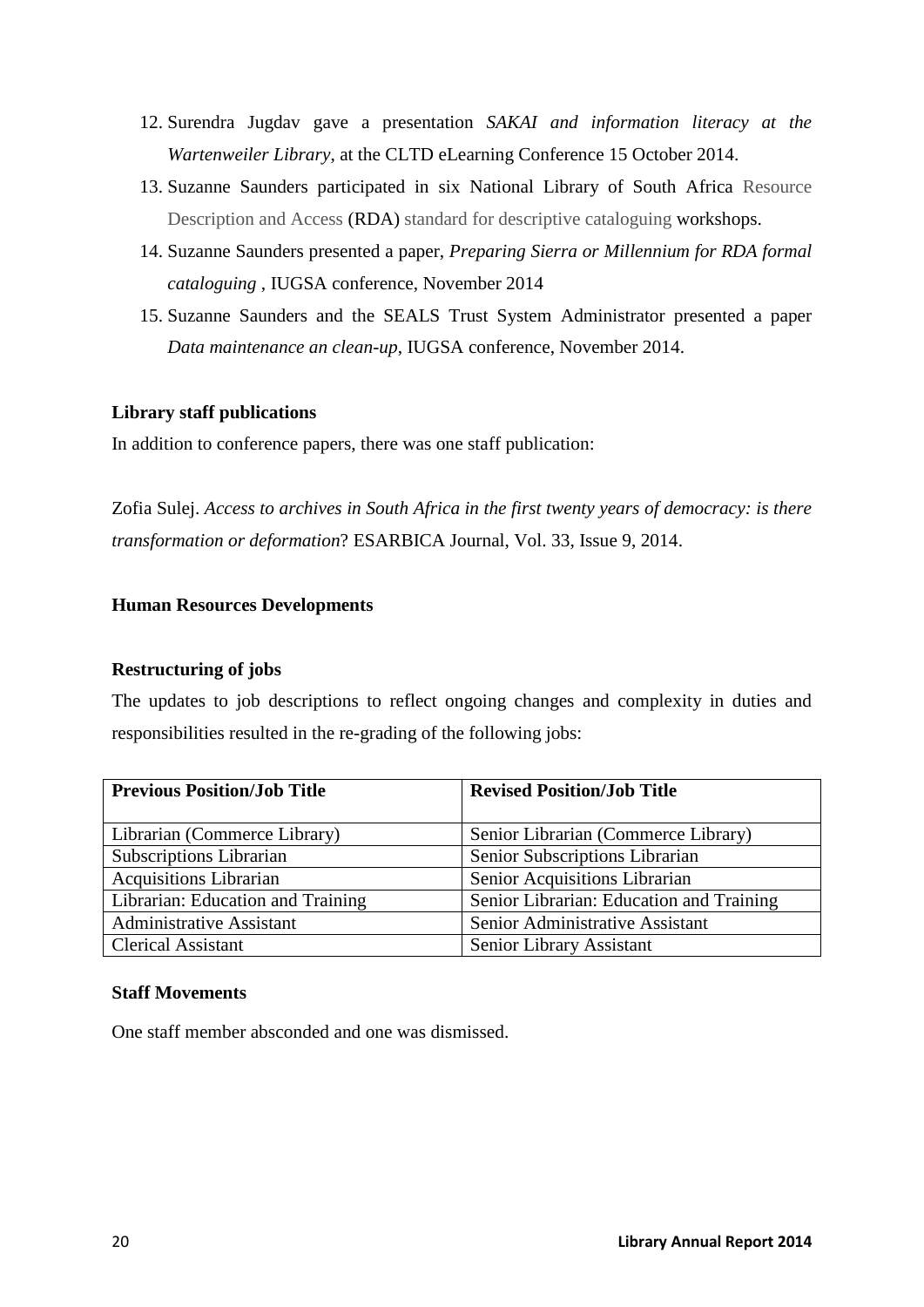## **Appointments**

Among the key appointments made in 2014 were:

| <b>Name</b>             | Post                               | Library/Department           |
|-------------------------|------------------------------------|------------------------------|
| Gosiame Letlape         | Digital Technician                 | <b>Historical Papers</b>     |
| Gugu Sibisi             | Senior Library Assistant           | <b>Information Resources</b> |
| Maggie Lediga           | Senior Librarian                   | Law                          |
| Mphonyane Taulela       | <b>Assistant Digital Archivist</b> | <b>Historical Papers</b>     |
| <b>Stanford Ramaala</b> | Library Assistant                  | Law                          |
| Xoliswa Xanko           | Principal Librarian                | Commerce, Law and            |
|                         |                                    | Management                   |

## **Staff Recognition**

A staff achievement and recognition (STAR) program was implemented to recognise Library staff who had significantly contributed to the University. It was a three-tiered program that consisted of peer to peer recognition and formal and informal awards. Award ceremonies were held every quarter, where winners were selected based on evidence submitted by their managers. Godfrey Machaba and Alison Chisholm were each awarded the Rock Solid Award. Simon Lesejane and Denise Nicholson were each awarded the STAR Achiever Award for the year 2014. The Library Employee of the Year was Joyce Letsapa, Senior Library Assistant in the Information Resources Department. Joyce received the award in recognition of her consistent and meticulous work, which helped the Library uncover discrepancies in payments. The award was well deserved. Molefi Lebelo and Cynthia Warren were both recipients of the peer to peer award.

The Library also recognized 12 staff members who had served the user community for many years. In particular, gratitude was expressed to Peter Duncan (Africana and Special Collections, William Cullen Library) who had served 35 years and Chay Ford (Witwatersrand Health Sciences Library) who served a magnificent 40 years unbroken service to the University. The longevity and service record to the institution and the library in particular was commended.

#### **Transfers, resignations, retirements and rationalizations**

There were five resignations during 2014. The retirees for 2014 were: Dr Glenda Myers (Witwatersrand Health Sciences Library); Patricia Warner (early retirement; Witwatersrand Health Sciences Library); Liliana Battaglia (Witwatersrand Health Sciences Library) and Cyprian Kunene (Witwatersrand Health Sciences Library).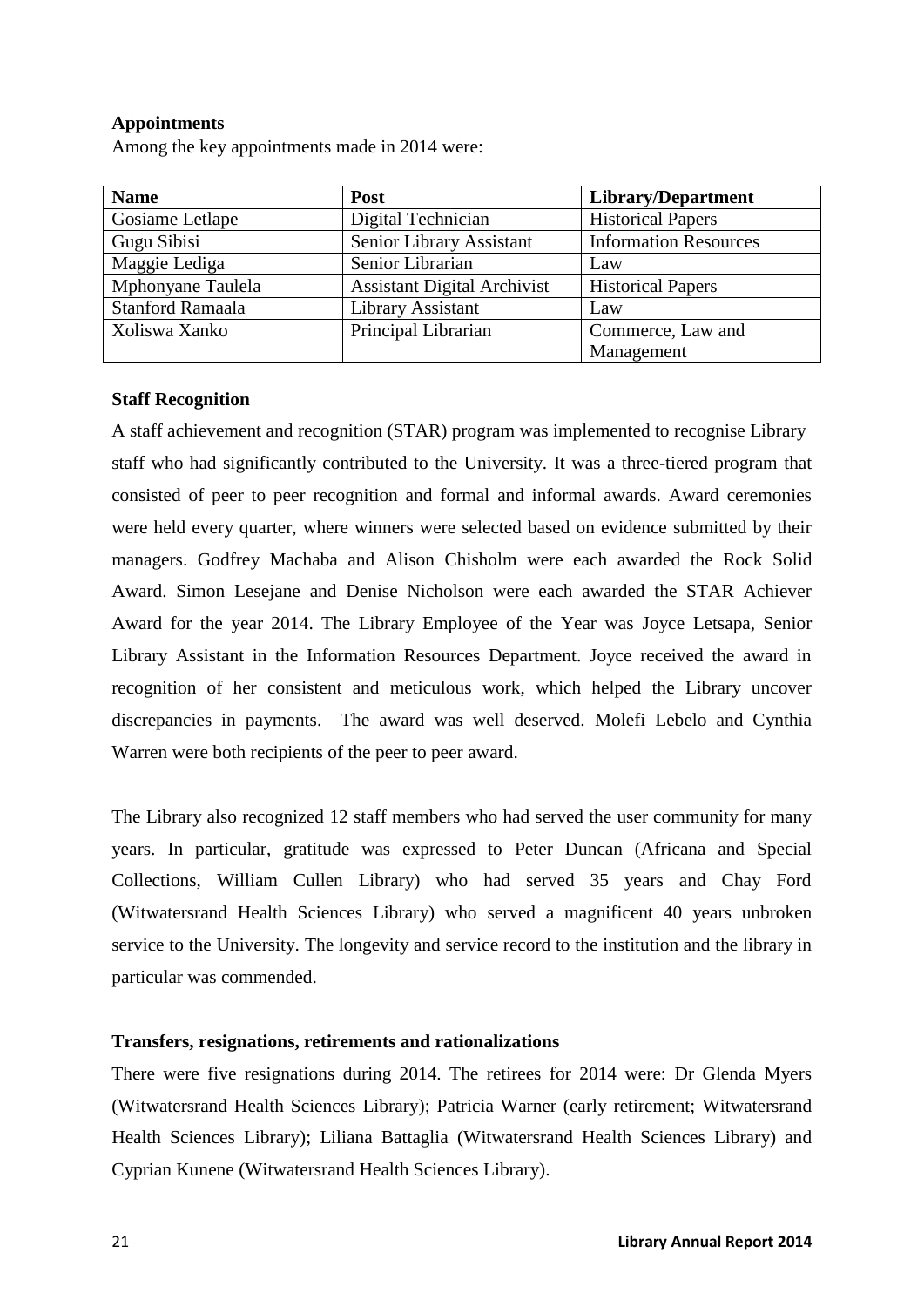## **Partnerships, community engagement and outreach**

The Library was engaged in different activities with cooperating partners. Staff continued to contribute and serve in various professional bodies. The highlights of the year were:

## **Professional affiliations**

Library staff continued to serve in different capacities as members of professional bodies. During the year, the key affiliations were:

| <b>Name</b>         | <b>University Post</b> | <b>External Committee</b>   | <b>Position Held in</b>    |  |
|---------------------|------------------------|-----------------------------|----------------------------|--|
|                     |                        |                             | <b>External Committee</b>  |  |
| <b>Biziwe Tembe</b> | Librarian: GeoMaths    | Library and                 | Convener                   |  |
|                     | (up to June $2014$ )   | Information                 |                            |  |
|                     |                        | <b>Association of South</b> |                            |  |
|                     |                        | Africa (LIASA),             |                            |  |
|                     |                        | <b>Gauteng South</b>        |                            |  |
|                     |                        | Branch, Research,           |                            |  |
|                     |                        | <b>Education</b> and        |                            |  |
|                     |                        | <b>Training Interest</b>    |                            |  |
|                     |                        | Group (RETIG).              |                            |  |
| Denise Nicholson    | Scholarly              | <b>IFLA Committee on</b>    | Committee Member           |  |
|                     | Communications         | Copyright and Other         |                            |  |
|                     | Librarian              | <b>Legal Matters</b>        |                            |  |
|                     |                        | (CLM), 2013 to              |                            |  |
|                     |                        | 2017.                       |                            |  |
|                     |                        |                             |                            |  |
| Denise Nicholson    | Scholarly              | Ministry of Arts and        | <b>Advisory Committee</b>  |  |
|                     | Communications         | Culture's Legal             | Member                     |  |
|                     | Librarian              | Deposit Committee,          |                            |  |
|                     |                        | July 2013 - June 2016       |                            |  |
| <b>Devind Peter</b> | Deputy Health          | Southern African            | <b>Executive Committee</b> |  |
|                     | Sciences Librarian     | <b>Online User Group</b>    | Member                     |  |
|                     |                        | (SAOUG).                    |                            |  |
| Janet Zambri        | Manager: Library       | South African               | <b>Expert Committee</b>    |  |
|                     | <b>Client Services</b> | <b>Bureau of Standards</b>  | Member                     |  |
|                     |                        | Committee                   |                            |  |
| Jo-Anne King        | e-Resources            | South African               | Member                     |  |
|                     | Librarian              | National                    |                            |  |
|                     |                        | Library and                 |                            |  |
|                     |                        | Information                 |                            |  |
|                     |                        | Consortium                  |                            |  |
|                     |                        | (SANLiC) e-                 |                            |  |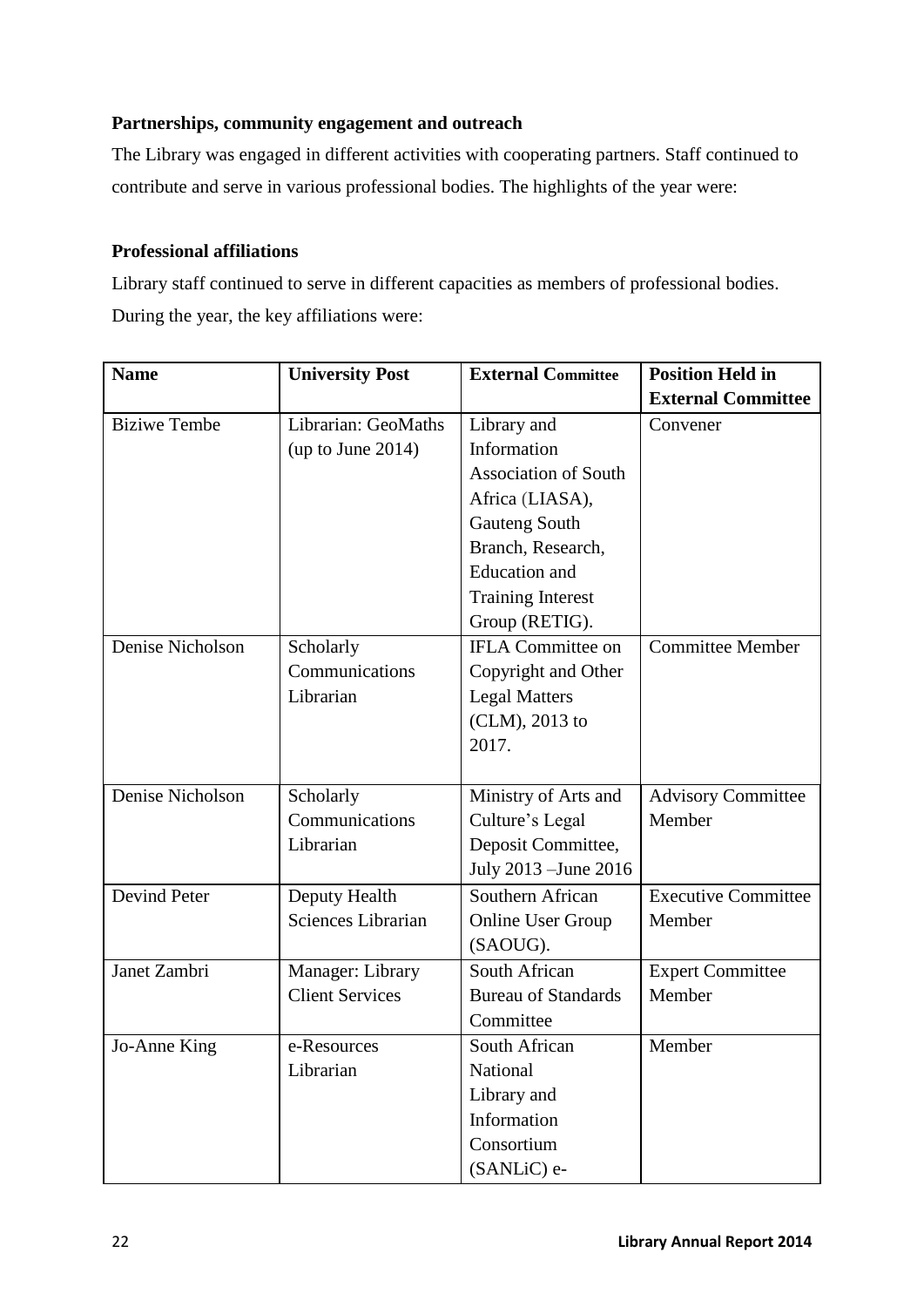|                                |                                                         | <b>Resources Advisory</b><br>Group (SEA)                                        |                                                                                                                         |
|--------------------------------|---------------------------------------------------------|---------------------------------------------------------------------------------|-------------------------------------------------------------------------------------------------------------------------|
| Michele Pickover               | <b>Historical Papers</b><br>Curator                     | South African<br>Digitisation Initiative<br>(SADI)                              | Chairperson of the<br><b>SADI</b><br>Gauteng Working<br>Group                                                           |
| Nomasonto<br>Mahlangu          | Librarian,<br>Wartenweiler<br><b>Circulation Desk</b>   | <b>LIASA</b>                                                                    | <b>Executive Committee</b><br>Member &<br>Convener of the<br><b>Support Services</b><br><b>Interest Group</b><br>(SSIG) |
| Peter Duncan                   | Africana and Special<br><b>Collections Librarian</b>    | Association of<br>Southern African<br>Indexers and<br>Bibliographers<br>(ASAIB) | <b>Committee Member</b>                                                                                                 |
| Phindile Bekwa                 | <b>Assistant Librarian:</b><br>Teaching and<br>Learning | <b>LIASA</b> Gauteng<br>South Branch                                            | Chair                                                                                                                   |
| Suzette Jansen van<br>Rensburg | <b>Inter-Library Loans</b><br>Librarian                 | Treasurer                                                                       | <b>LIASA ILL Interest</b><br>Group                                                                                      |
| Suzette Jansen van<br>Rensburg | Inter-Library Loans<br>Librarian                        | <b>SABINET</b>                                                                  | Sabinet Library<br>Products Advisory<br>Board                                                                           |

## **Access to other libraries: Committee for Higher Education Librarians of South Africa** (**CHELSA**) **Agreement**

Academic staff and postgraduate students continued to request assistance to access and use other libraries either because they were continuing with their research away from the University or they needed to access research materials not available in the Library. Under the CHELSA Agreement, a total of 64 letters of introduction to other South African university libraries were issued compared to 101 in 2013. Under the agreement, the Library also hosted 64 users from other South African universities compared to 127 in 2013. In addition, the Library hosted 35 private researchers compared to 8 in 2013.